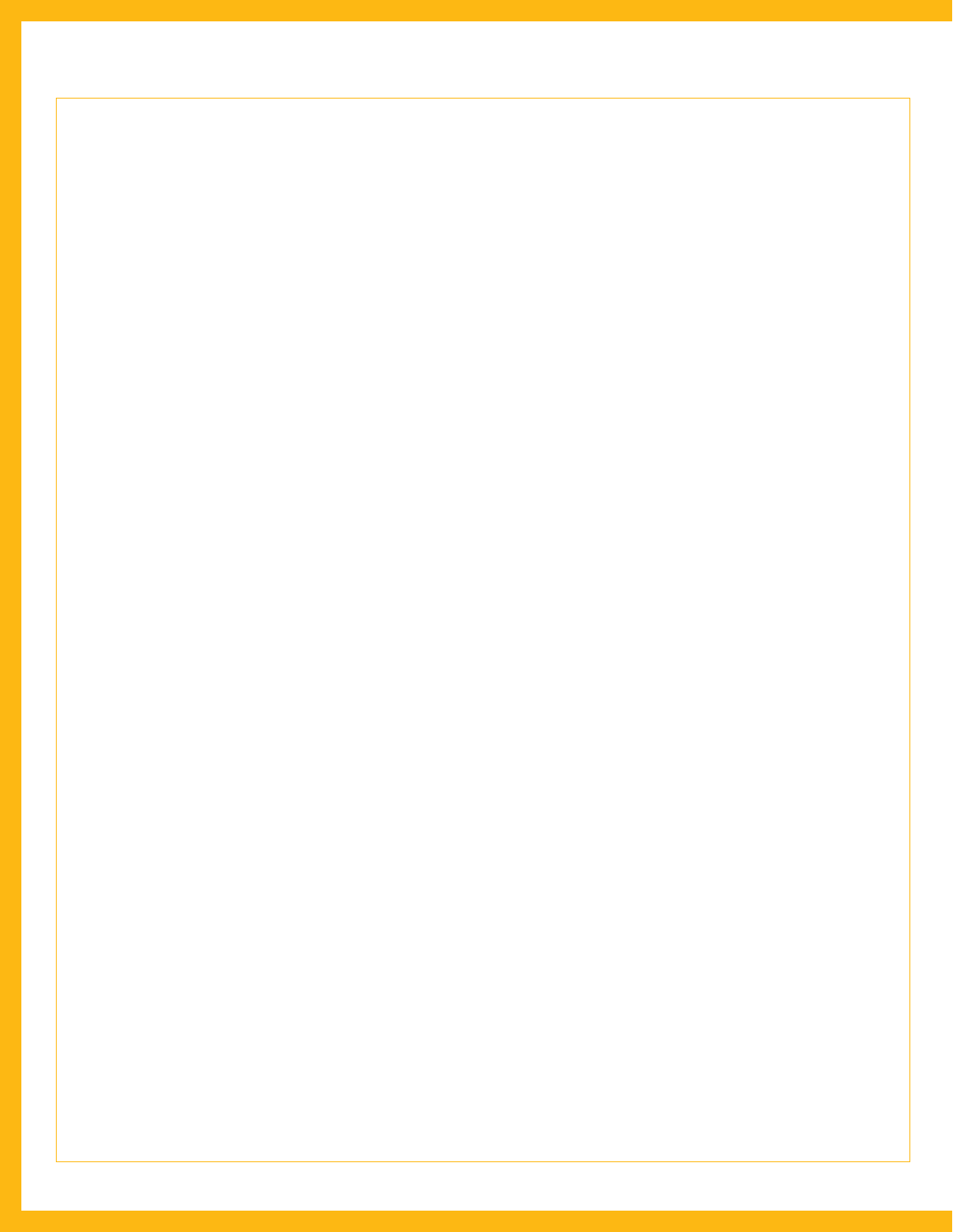## Table of Contents

#### Part 1 - Focus on the *British Columbia Early Learning Framework:* Theory

| Purpose of this Document               |  |
|----------------------------------------|--|
| Introduction to the Framework          |  |
| Background to the Framework            |  |
| The Image of the Child                 |  |
| Vision and Principles in the Framework |  |
| The Areas of Early Learning            |  |
|                                        |  |

### Part 2 - Focus on Pedagogical Narration: Practice

| Critical Reflection and the Image of the Child  |     |
|-------------------------------------------------|-----|
| Introduction to Pedagogical Narration           |     |
| Pedagogical Narration - Engaging in the Process | 16. |

### Part 3 - Activity Sheets

| 1. Step One: Think about how the Framework relates to your practice.         |    |
|------------------------------------------------------------------------------|----|
| 2. Step Two: Begin with observation of ordinary moments.                     |    |
| 3. Step 3: Record and describe an ordinary moment                            |    |
| 4. Step 4: Reflect and interpret ordinary moments                            |    |
| 5. Step 5: Share your description with colleagues and with children/families |    |
| 6. Step 6: Add the comments of others into your interpretation               |    |
| 7. Step 7: Link the pedagogical narration to the Framework                   | 35 |
| 8. Step 8: Incorporate your learning in a planning cycle                     |    |
|                                                                              |    |

### Part 4 - References and Resources

| References | າດ |
|------------|----|
| .          |    |
| Resources  | 30 |
| .          |    |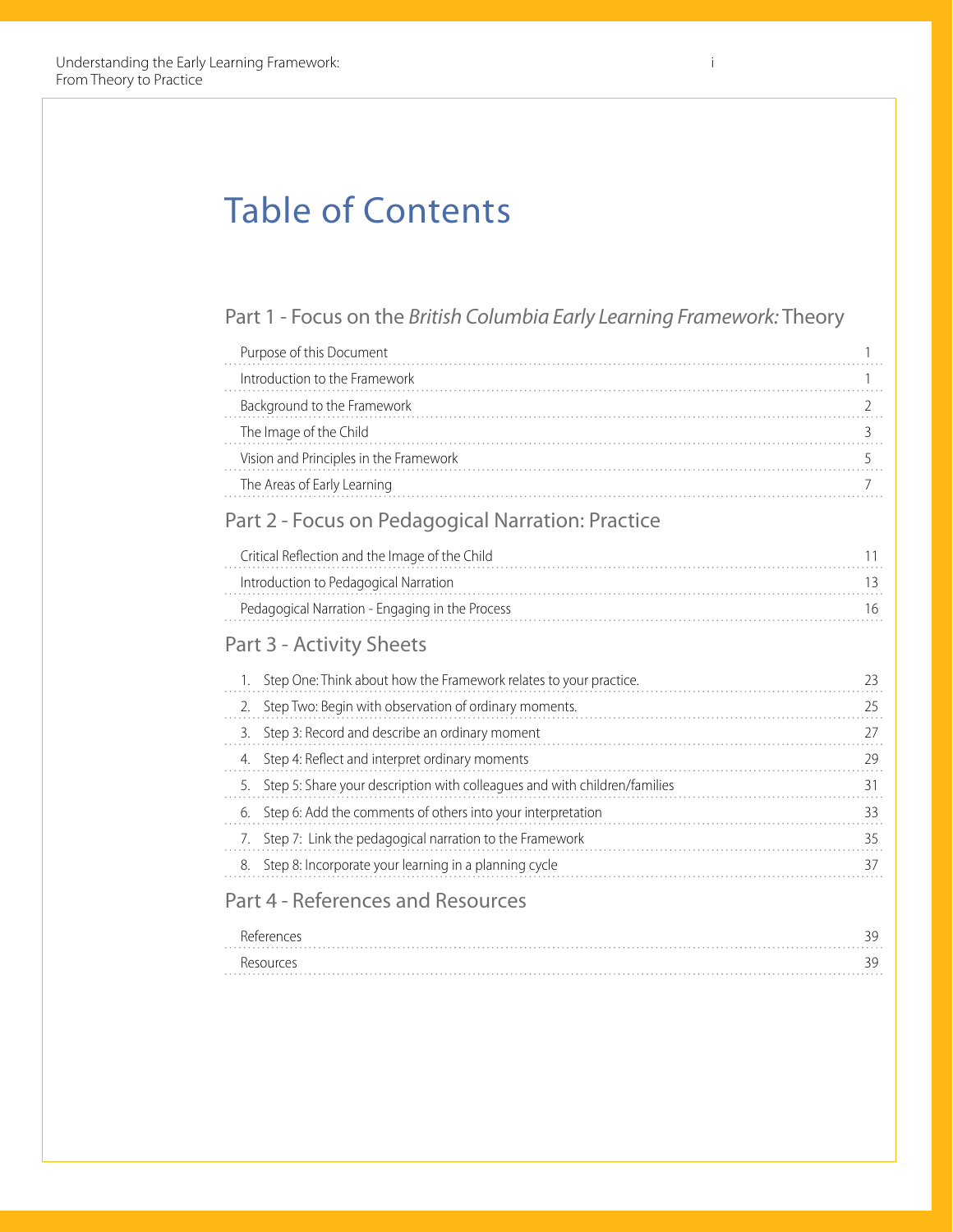## Acknowledgements

The Ministry of Education, Ministry of Healthy Living and Sport and Ministry of Children and Family Development would like to thank the following people who contributed to the creation of this document.

In particular, the ministries acknowledge the work of the provincial implementation team of the *British Columbia Early Learning Framework* Project, including:

| Name                                                                                                                         | Organization                                                                           |
|------------------------------------------------------------------------------------------------------------------------------|----------------------------------------------------------------------------------------|
| Veronica Pacini-Ketchabaw, Co-Principal<br>Investigator, British Columbia Early Learning<br>Framework Implementation Project | University of Victoria                                                                 |
| Toni Hoyland, Co-Principal Investigator,<br>British Columbia Early Learning Framework<br>Implementation Project              | Camosun College                                                                        |
| Kathy Handley, Co-Principal Investigator,<br>British Columbia Early Learning Framework<br>Implementation Project             | Northern Lights College                                                                |
| Kirsten Chan, Project Coordinator,<br>British Columbia Early Learning Framework<br>Implementation Project                    | University of Victoria                                                                 |
| Linda Schachter, Project Guide Writer                                                                                        | Newport Bay Consulting Services, Victoria, B.C.<br>www.newportbayconsultingservices.ca |
| Arlene Zuckernick, Project Guide Writer                                                                                      | Newport Bay Consulting Services, Victoria, B.C.<br>www.newportbayconsultingservices.ca |
| Deborah Thompson                                                                                                             | UBC, Childcare Services, Field Leader                                                  |
| Linda Clarkson                                                                                                               | BC Aboriginal Child Care Society                                                       |
| Tanya Brown                                                                                                                  | Provincial Supported Child Development<br>Advisor                                      |
|                                                                                                                              |                                                                                        |

ii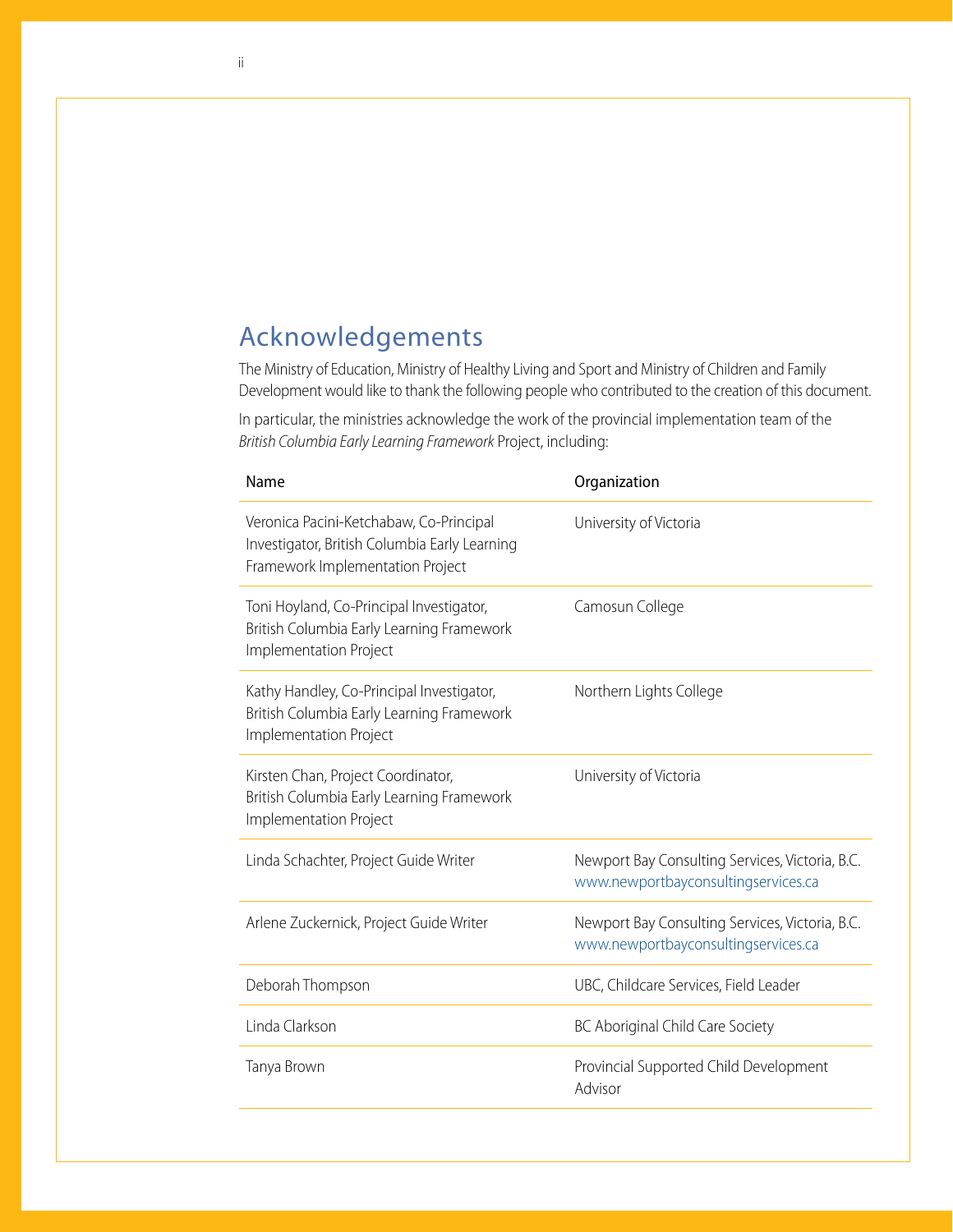## **Part 1** Focus on the *British Columbia Early Learning Framework:* Theory

## Purpose of this Document

This document is a supplement to the British Columbia Early Learning Framework. Part 1 provides ideas and suggestions to guide the reader to reflect on the underlying vision, principles and learning goals set out in the Framework. Part 2 offers specific tools for implementing the Framework into practice.

## Introduction to the Framework

As early childhood educators, we are more than teachers. Along with children and their families, we are part of a community of learners. Our curiosity causes us to wonder about the children, examine our programs, and evaluate our own work with families and children. We are learners as well as early childhood educators, and we must continually examine, reflect and re-assess our work. Assessing our work and ourselves is part of learning and growing as individuals and as groups of colleagues. It is in this spirit that the Province of British Columbia developed its unique Early Learning Framework.

#### What is early learning?

"Early learning refers to the emerging and expanding of young children's physical, intellectual, emotional, social, and creative capacities" (*British Columbia Early Learning Framework*, p. 2).

#### How does the Framework "see" children?

"All children are born with a curiosity about themselves, other people, and the world around them, and in this sense are born learners" (*British Columbia Early Learning Framework*, p. 2).

### What is the relationship between children and the adults around them?

"As they grow, [children] develop both their capacity and dispositions to learn through supportive relationships with their families, with other children and adults in their communities, and with their environments" (*British Columbia Early Learning Framework,* p. 2).

The Framework acknowledges that "Early Learning is the foundation for lifelong learning, and the basis for individual, social, economic, and environmental well-being" (*British Columbia Early Learning Framework,* p. 2).

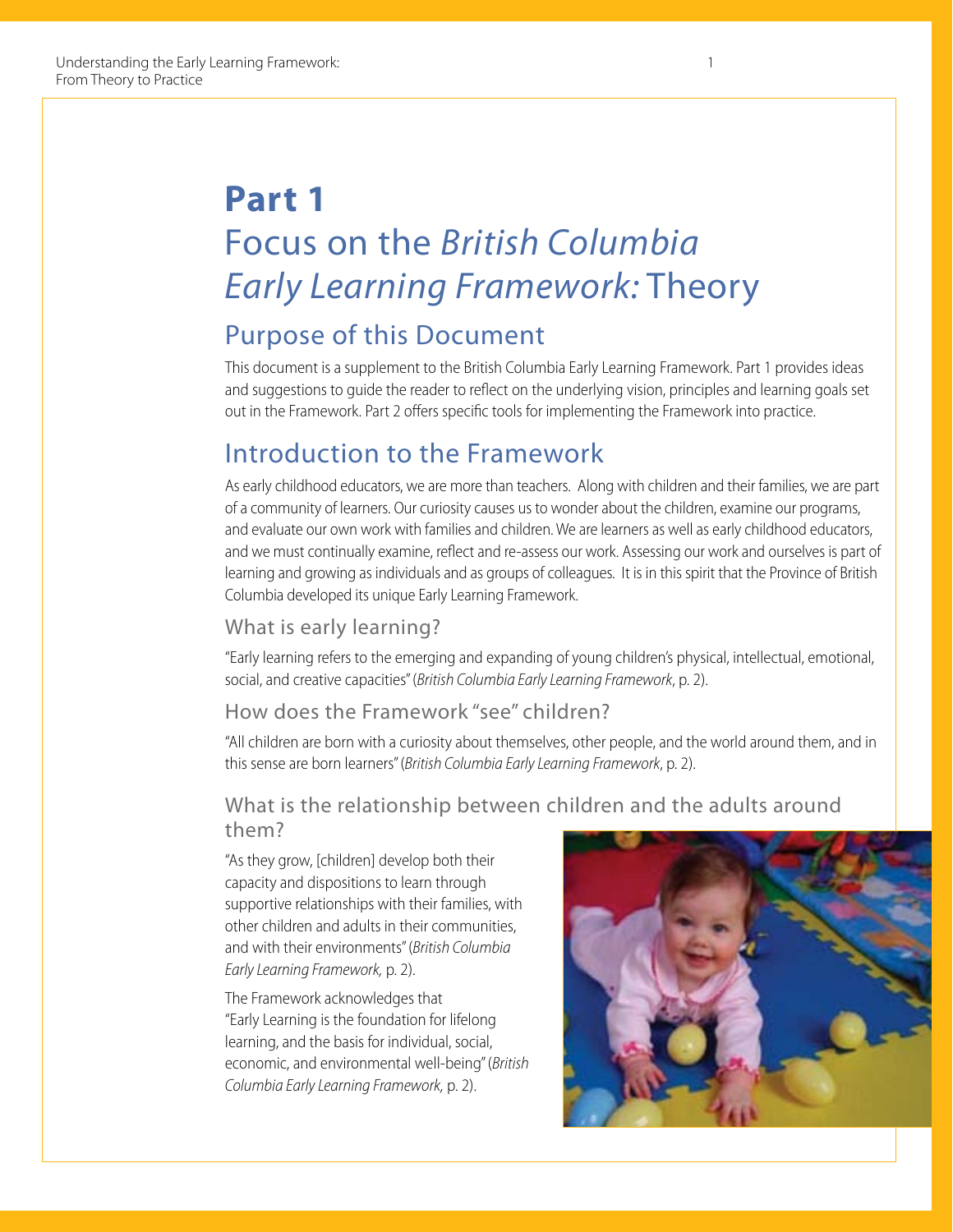### Background to the Framework

Three British Columbia government ministries were involved in creating the Framework. The Ministry of Education worked in partnership with the Ministry of Healthy Living and Sport and the Ministry of Children and Family Development, recognizing their shared roles in supporting children's health and well-being.

Many others provided their views, including

- y parents/families
- early childhood educators
- child care providers
- Aboriginal organizations
- teachers
- researchers and post-secondary institutions.

#### What is the purpose of the *British Columbia Early Learning Framework*?

At its heart, the Framework strives to guide early childhood educators and adults who work with children and families – and families themselves – to reflect on children's enormous capacity for learning in the early years. The Framework is designed to support the development of tools needed to stimulate learning and create learning environments that build on each child's unique potential.

At the same time, the Framework recognizes the individual, social, cultural, and linguistic identities of B.C.'s children and families. Acknowledging the richness of these identities and providing the tools to support diversity is an essential element of the Framework.

#### Who should be familiar with the Framework?

- early childhood educators, early years professionals and other service providers
- parents/families and other caregivers
- kindergarten and primary school teachers/educators and administrators.

If you are an early childhood educator, early years professional, or other type of service provider, the Framework and this document will give you tools to

- reflect on the early learning experiences you create with and for children
- guide programs and activities you provide for children
- assess and document children's early learning in effective, innovative ways
- facilitate dialogue with children about their learning
- support dialogue with and between families about their children's early learning.

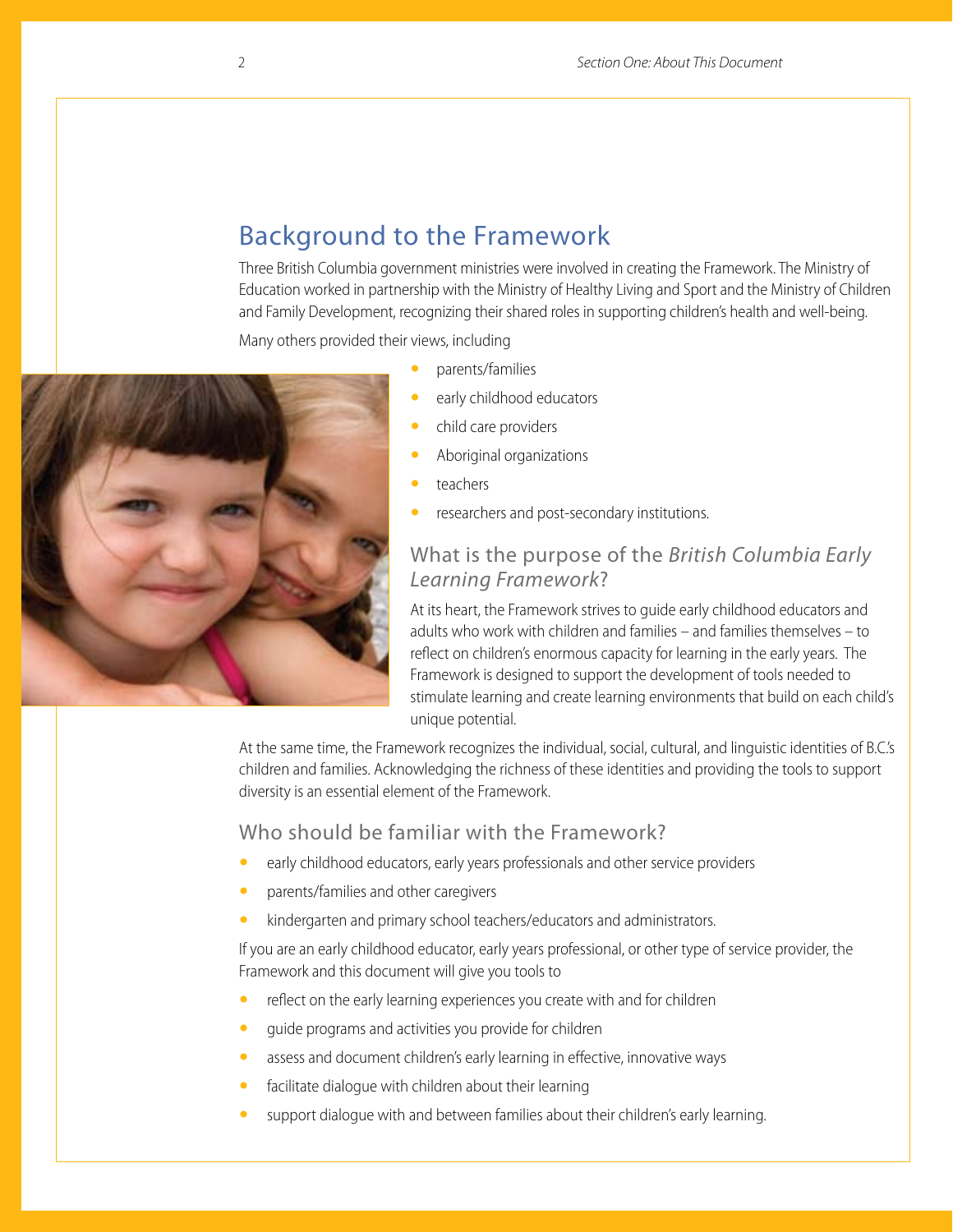If you are a parent/family member or other caregiver, the Framework and this document will serve to

- stimulate reflections on your children's early learning
- support you to engage in a dialogue with early childhood educators and others about your children.

If you are a First Nations, Inuit or Metis parent/family member, other caregiver, early childhood educator or other service provider, the Framework may provide a foundation for beginning a dialogue – with each other and with the sector – about the early learning needs of B.C.'s Aboriginal children.

"Finally, the Framework provides a focal point for dialogue among British Columbians, so that together we can develop a common language and greater understanding of the vital importance of early learning for all young children" (*British Columbia Early Learning Framework*, p. 3).

### Image of the Child

The concept of the image of the child, which emerged from the work in the Italian town of Reggio Emilia, is a key concept in the British Columbia Early Learning Framework. Please refer to page 4 of the Framework.

We all have different images of the child, but we rarely make them explicit in our practice. By examining our practice, perhaps we can gain insight into our image of the child and make this image visible to ourselves as early childhood educators, and to families and children. By making the image visible, we are able to describe and understand in depth our beliefs about children and how those beliefs influence our practices and relationships with children.

For example, making your culturally-specific images of the child explicit is essential to making the Framework equitably relevant to Aboriginal children.

#### My Practice and the Image of the Child

By making our image of the child visible to ourselves and by talking about it with other early childhood educators, families and ultimately the children themselves, we can further our aims to create respectful programs and environments, which build on the capabilities and complex identities of the children we care for.

Let's begin to think about our practice in a way that shows us how to make our images of the child visible.

What is my image of the child? For example, do I see the child as an empty cup waiting to be filled with knowledge? Do I see the child as a seed that needs watering and care to grow?

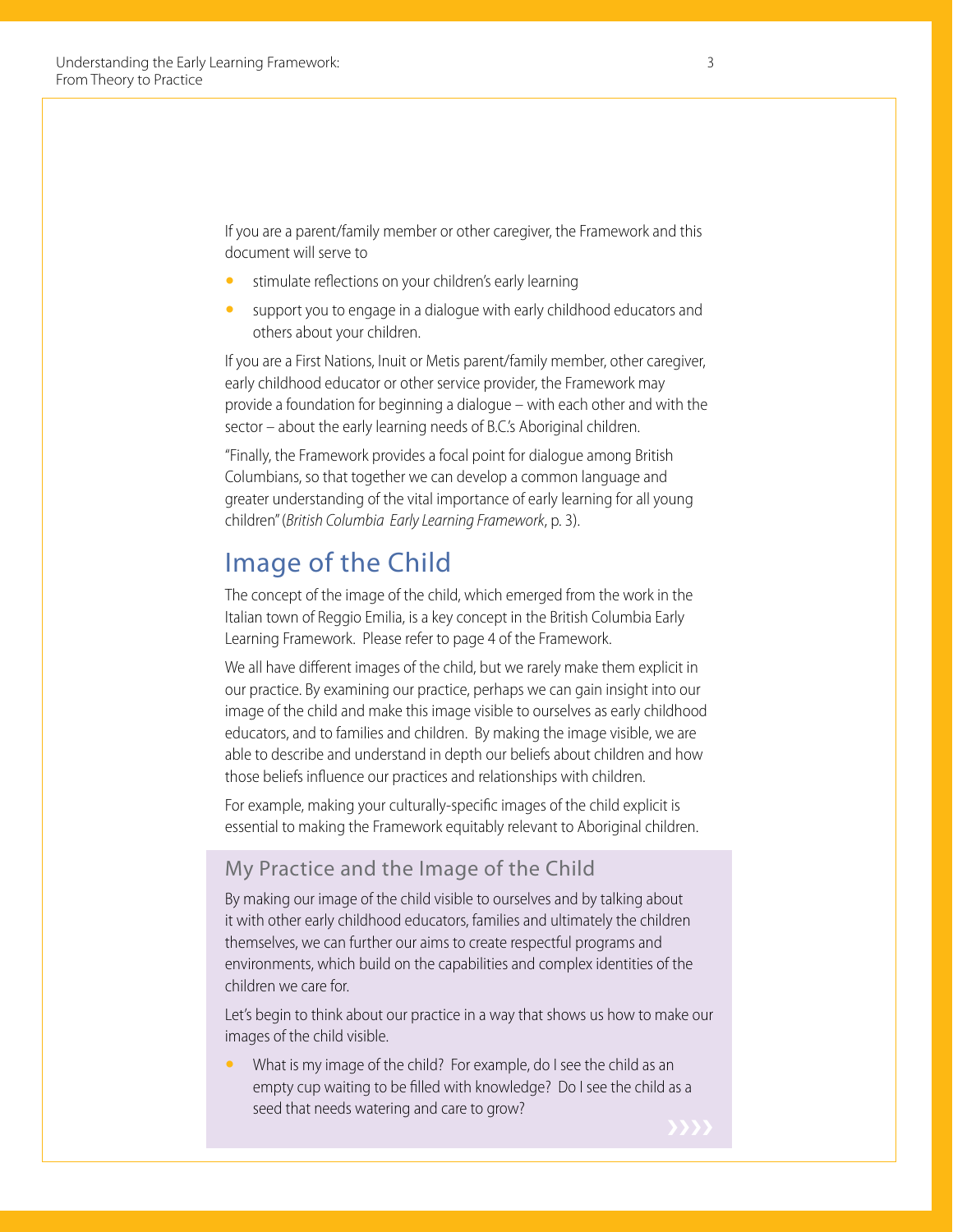- How is the Framework's image of the child reflected in my practice? For example, how are children's complex identities supported in my program?
- What assumptions are embedded in the way I look at, talk about and work with children?
- How do these meanings lead to "taken-for-granted" assumptions about children?
- What can I do to bring my practice more in line with the Framework's image?
- How can I know if this image of the child is evident in my program?
- What does inclusion mean to me? Are all children welcome?
- How do I take into account each child's individual abilities and challenges?



- y How do I take into account each child's unique familial, social, cultural, linguistic and spiritual heritage?
- How do I honour the Aboriginal child's cultural, linguistic and spiritual identity?
- How have I balanced my image of the Aboriginal child, recognizing gifts, strengths and resilience?
- How have I come to understand the particular images of Aboriginal children (i.e. what processes have I used to acquire knowledge about the culturally-determined images of the child)? For example, besides the child's parents/family, do I know who to talk to? (i.e. have I identified, spoken to/consulted with Aboriginal Elders, cultural teachers/advisors and other wisdom keepers)?
- Which sciences do I bring into my own image of the child (e.g., child development, psychology, sociology, anthropology, history, genetics, biology, traditional cultural and ecological knowledge)?

Think about how you can share your responses with your early years colleagues, Kindergarten and primary school educators, Aboriginal communities, parents/families and children.

#### Image of the family in the Framework

Although families should be recognized as their child's first, lifelong and most important educators, the Framework also recognizes and supports the significant amount of "shared responsibility" that exists between families, community, and professionals. The Framework also recognizes that family diversity includes families with significant challenges and that there is evidence that such challenges can negatively impact children's healthy development and early learning. Promoting children's early learning must, therefore, include building the capacity of professionals to recognize, respond appropriately to, and work effectively with families, in the best interests of the child's early learning.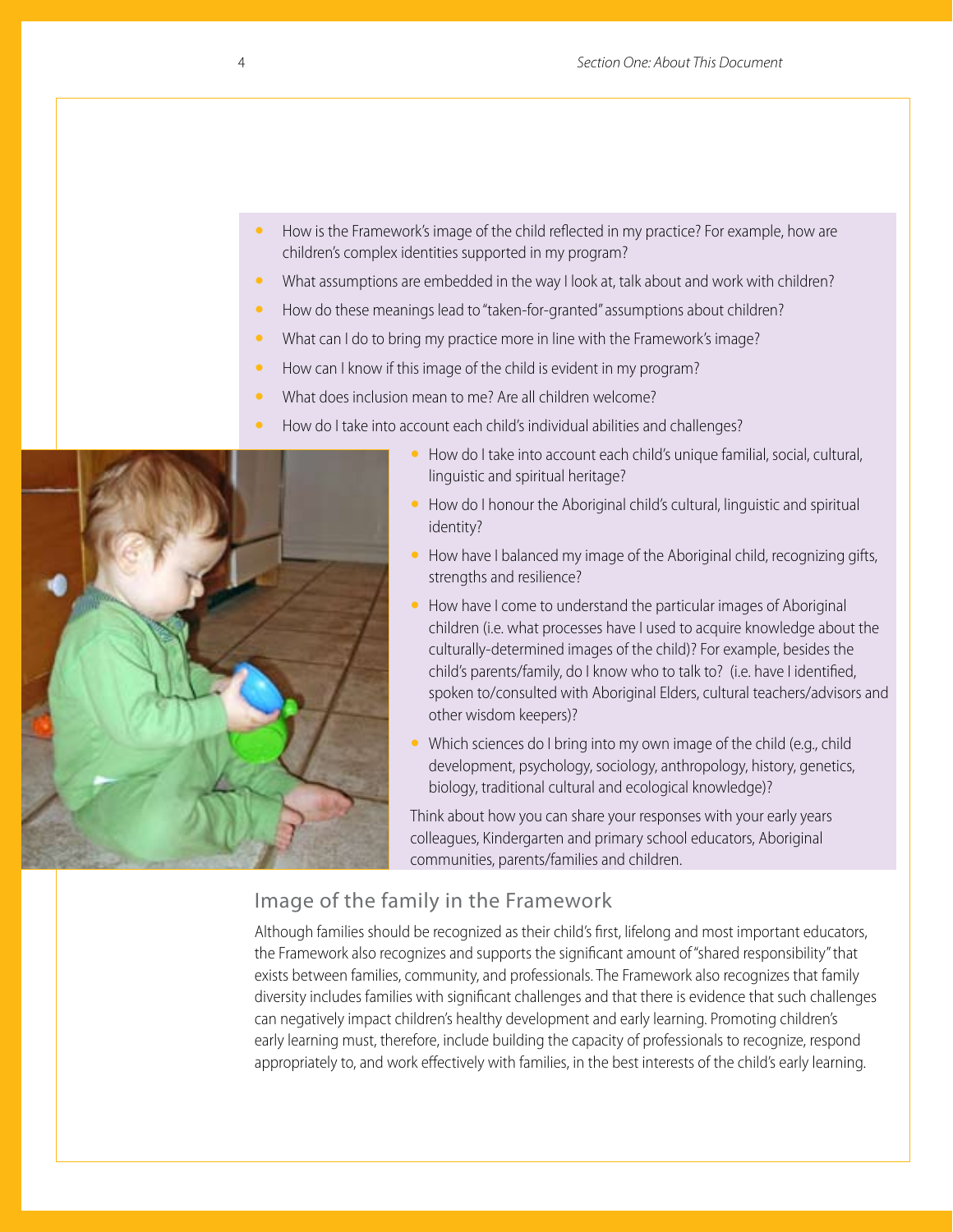#### Image of the community in the Framework

Communities and governments play an important role in the lives of children. By working together, communities can nurture and support families in their efforts to promote children's learning and overall well-being. Relationships and dialogue will contribute to effective partnerships and relationships between families and communities.

#### My Practice and the Image of the Family and Community

The ideas embedded in the Framework's description of the image of the child reflect the importance of parents/families as the child's first caregivers and educators, as well as the importance of communities and the surrounding environment.

Let's begin to think about our practice in a way that shows us how to make our images of the family visible.

- How have the parents/families of the children contributed to the development of the learning community?
- How do we make this possible for families whose first language is not English?
- How do we nurture and encourage contributions from home?
- How do we help parents/families, Elders and other culture, language and spiritual resource people feel welcome in our programs?
- How do we ensure our assessments reflect the diversity of cultures in our learning community?
- How do we nurture and encourage contributions from families of children with special needs?
- Have we spoken to the parents/families of children with additional support needs to discover their expectations and goals for their children?
- How do we invite and foster acceptance of diversity and integration of those with special needs within our learning community?
- What do I know about accessing additional support services in my community, (e.g. public health, intervention services, family support)?

### Vision and Principles in the Framework

#### My Practice and the Framework's Vision Statement

The Framework's vision for early learning in British Columbia is expressed in terms of the children themselves; their families, communities, and governments; and children's environments.

Consider the vision statement on page 14 of the Framework and reflect on these questions:

- How do I respond to the vision overall?
- How is the Framework's vision statement reflected in my practice? How is it reflected in our program's vision statement or mission? ❯❯❯❯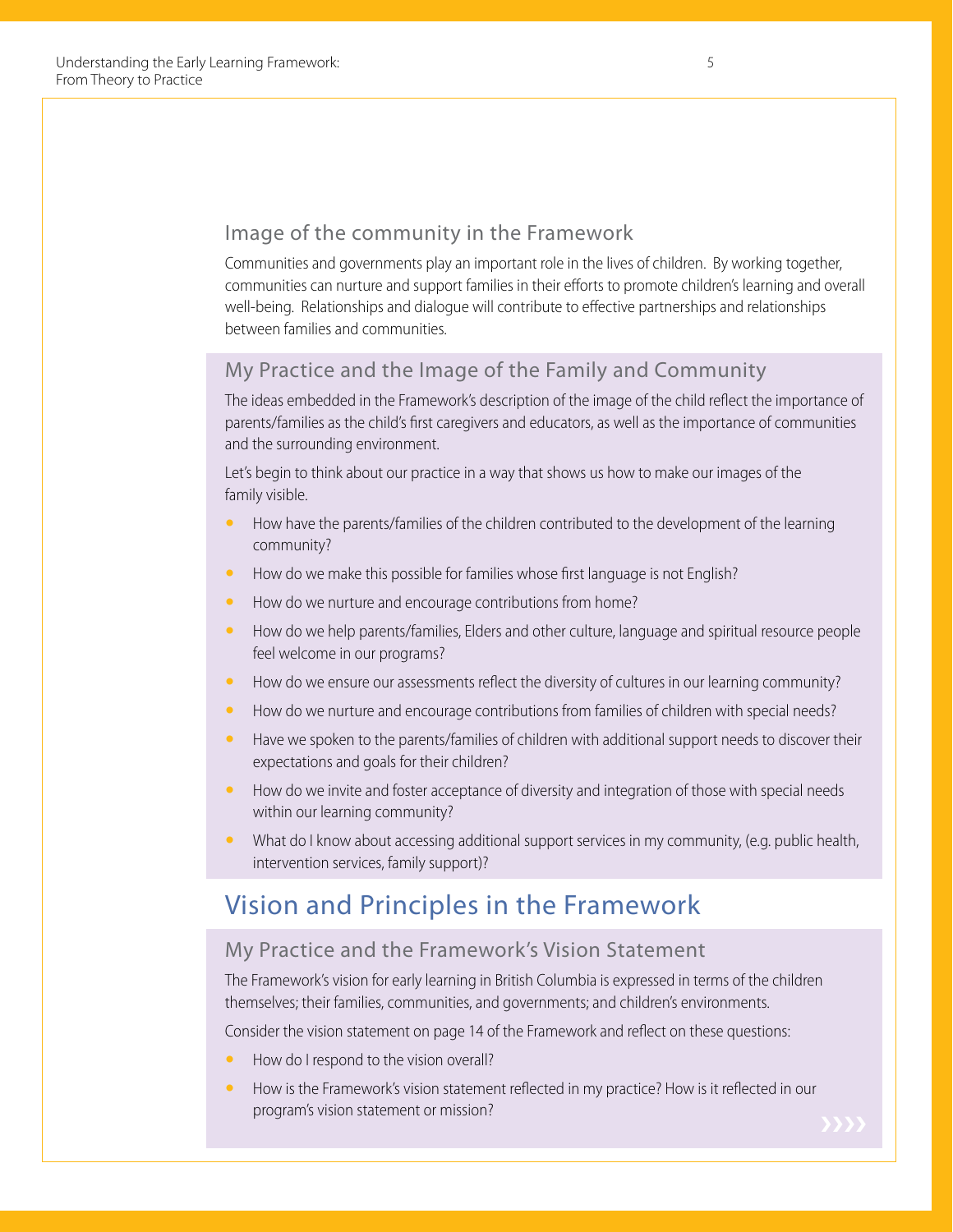- What can I do to bring my practice more in line with the Framework's vision in terms of partnerships with families? With communities? With other early years professionals? With public and community health services?
- How can I know if this vision of early learning is evident in my program and my environment?

#### Summary of the principles in the Framework:

- Children are born with the innate desire to learn.
- Families are the primary caregivers of children and have the most important role in promoting their children's well-being, learning and development in the context of supportive communities.
- Play is vital to children's healthy development and learning.
- Consistent, responsive and nurturing relationships are essential to the health, well-being, and early learning of children.
- All aspects of children's development and learning—physical, social, emotional, cultural, linguistic, and intellectual—are interrelated and interdependent.
- Language plays a central role in connecting thought and learning.
- Children are active participants in their families and communities.
- The individual, cultural, and linguistic identities of children and families are respected and integrated into early learning settings, programs and activities.
- The physical environment shapes children's learning and well-being.

#### My Practice and the Principles of the Framework

Building on the discussion of supporting young children's early learning and the vision statement, the Framework identifies key tenets about children, family and environment, and early learning. Consider the principles on pages 15 and 16 of the Framework and reflect on these questions:

- How do these principles correspond to my image of the child? Of the child and family? Of the child, family and community?
- How do I respond to the principles overall?
- How are the Framework's principles reflected in my practice? In my program?
- What can I do to bring my practice more in line with the Framework's principles?
- How can I know if these principles of early learning are evident in my program?
- How does my program support the learning needs of all the children? How can all the children participate in the activities that are offered?
- How can I adapt or modify the program and activities to meet the learning styles of all the children?
- How does the physical environment of my program support all the children?
- How does the program respect a range of diversity in our community?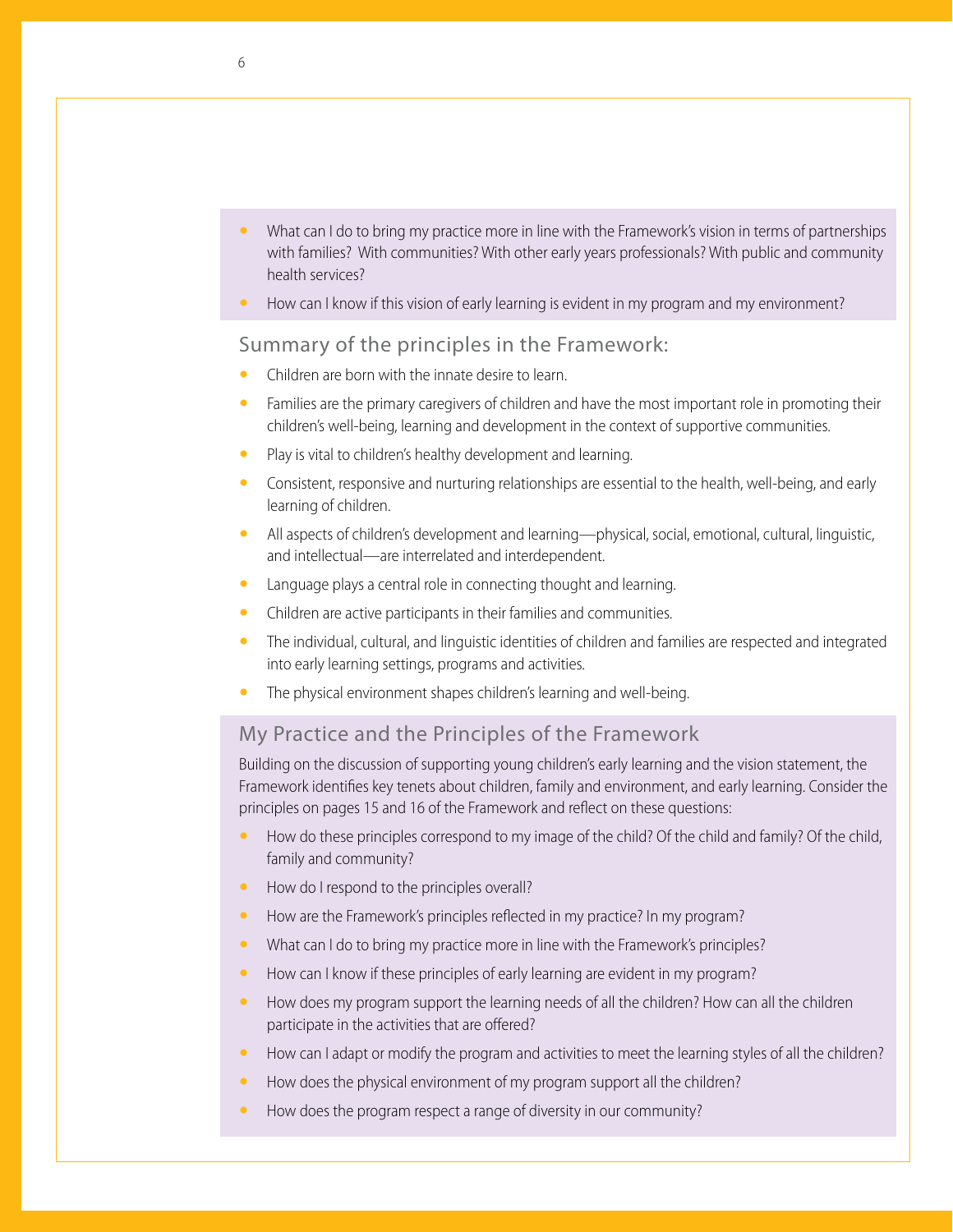### Areas of Early Learning

The foundational ideas in the Framework are that children feel safe and secure in their sense of belonging, confident as learners and communicators, and active, respectful and responsible agents in their lives and society. By providing children with rich experiences in the four areas of early learning of the Framework (Well-Being and Belonging, Exploration and Creativity, Language and Literacies, Social Responsibility and Diversity), early years professionals can support children to develop the knowledge, skills and dispositions that are the foundation for lifelong learning.

The aim of identifying the four areas of early learning and their goals is to provide experiences and environments that support young children's learning holistically. These areas of early learning have been drawn from innovative practice research. The areas of early learning recognize that children represent their knowledge and skills in a variety of ways. The areas are inter-related—"learning in one area is likely to support learning in all three other areas" (*British Columbia Early Learning Framework,* p. 17).

Because there is no one way to work with the four areas, it is beneficial to reflect on the areas of early learning and think deeply about their meanings in the context of your practice. As you undertake this review, you are beginning the process of critical reflection.

Let's take a closer look at each of these areas of early learning and the learning goals. In reviewing the areas of early learning, please take a look at the *Questions to Consider* for each of the four areas. In Section 2 of the document there will be an opportunity to reflect on how to use these guiding questions as part of a process of innovative practice.



#### My practice and Well-being and Belonging

#### *Well-being and Belonging*

"A sense of well-being and belonging is vital to children as they learn about and explore the world around them. In the first years of life, children develop increasing mastery over their bodies and daily routines, supporting health and well-being over their lifespan and providing them with a sense of place - a feeling of being grounded in their immediate environment, their communities, their culture, and the wider world. This confidence is essential to children as they begin to explore their creative capacities as family members, friends, thinkers, citizens, and stewards of the natural environment: (*British Columbia Early Learning Framework*, p. 18). Think about

- How are well-being and belonging currently reflected in my practice?
- What can I provide that makes room for a broad range of abilities?
- How can I encourage the acceptance of diversity between the children themselves?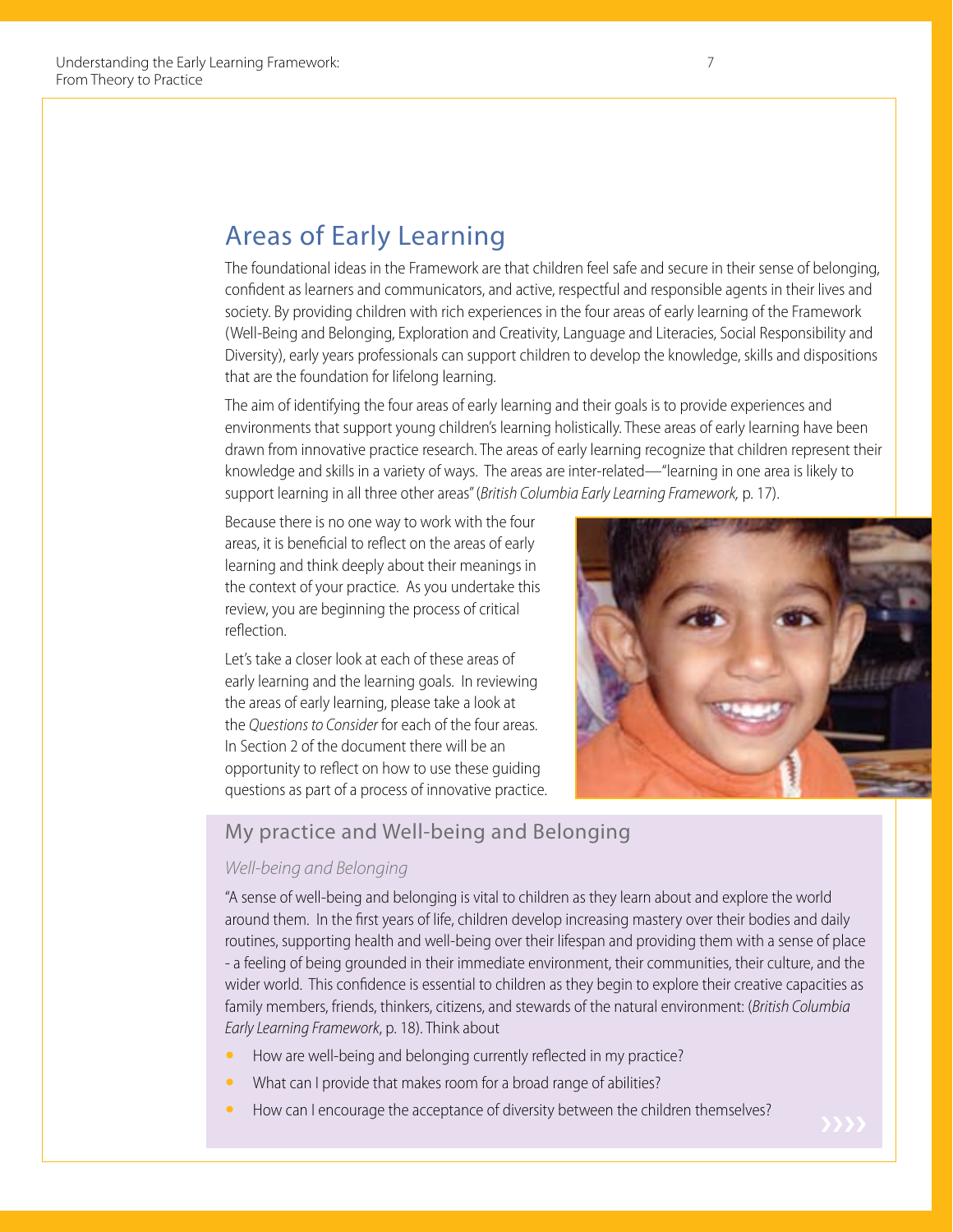- What can I do to bring my practice more in line with the Framework's description of well-being and belonging and its learning goals?
- How can I know if well-being and belonging and its goals are evident in my program? What can I do to make this area of early learning more explicit in my practice?
- **•** How can I promote a discussion of well-being and belonging in my practice, and with families and communities?
- y How have I reflected upon the *Questions to Consider* included in the Framework for well-being and belonging?

#### *Exploration and Creativity*

"The capacity to explore and create is vital to nurturing the zest for life that is the basis of all learning. Through play, children express their natural curiosity about the world and explore multiple early learning goals simultaneously. Supporting children's explorative play is perhaps the most important—and the most natural and accessible—means to promote meaningful learning in the early years." (*British Columbia Early Learning Framework,* p. 23).

#### My practice and Exploration and Creativity

Think about

- How are exploration and creativity currently reflected in my practice?
- What can I do to bring my practice more in line with the Framework's description of exploration and creativity and its learning goals?
- How can I know if exploration and creativity and its goals are evident in my program in a way that meets diverse needs? What can I do to make this area of early learning more explicit in my practice?
- How can I promote a discussion of exploration and creativity in my practice, and with families and communities?
- How have I reflected upon the *Questions to Consider* included in the Framework for exploration and creativity?

#### *Languages and Literacies*

The development of languages and literacies among young children provides them with a strong basis for successful learning throughout their lifetimes. 'Literacies' is a broad term used to describe the development of the physical, emotional,

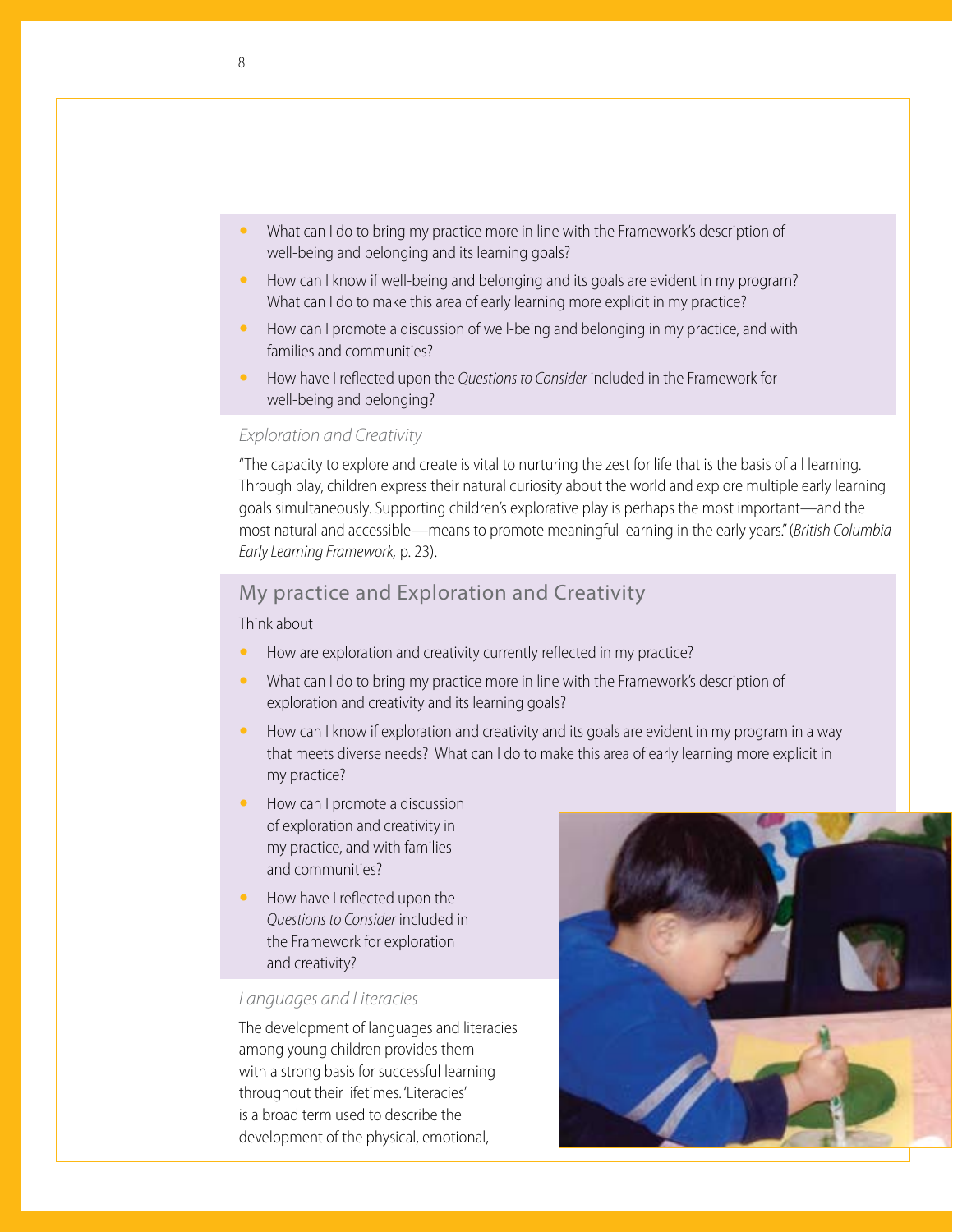social, creative, linguistic and intellectual means of communication among young children.

In cultivating language and literacies, it is essential to nurture the emotional, social, creative, and intellectual capacities that support the fluent use of a range of expressive mediums, rather than limiting learning activities to only pre-reading skills, such as learning the alphabet or counting to 10. By nurturing these capacities, and by encouraging children's natural tendencies to engage in creative play, adults can help young children learn to respect, explore, and enjoy the languages and symbols of their own and other cultures.

#### My practice and Languages and Literacies

Think about

- How are languages and literacies currently reflected in my practice?
- What can I do to bring my practice more in line with the Framework's description of languages and literacies and its learning goals, including the Aboriginal specific provisions?
- How can I know if languages and literacies and the goals are evident in my program? What can I do to make this area of early learning more explicit in my practice?
- How can I promote a discussion of languages and literacies in my practice, and with the families and communities?
- How have I reflected upon the *Questions to Consider* included in the Framework for languages and literacies?
- For Aboriginal children in my program, how have I appropriately recognized, honoured and supported the children's ancestral languages?
- How have I promoted discussions with Aboriginal parents/families about their Aboriginal language goals for their children? How might those goals be supported through my program?
- Have I identified and consulted with the appropriate First Peoples language and literacies experts, including Elders, Big House Speakers, language speakers, language teachers and linguists, and have I incorporated their recommendations into my program?
- How have I explored Aboriginal language and literacies "best and promising practices" from other jurisdictions (e.g. the Maori Kohanga Reo and Native Hawaiian language nests, as well as B.C. First Nations communities that have created language nests based upon these models)?
- How have I incorporated these practices into my program?

#### *Aboriginal Languages and Literacies*

"Cultural and linguistic revitalization is an additional learning goal of critical importance to First Nations, Metis and Inuit peoples. Aboriginal communities are striving to ensure that First Peoples' languages are acknowledged as living and relevant, appreciated, valued and honoured in all early learning contexts" *(British Columbia Early Learning Framework*, p. 29).

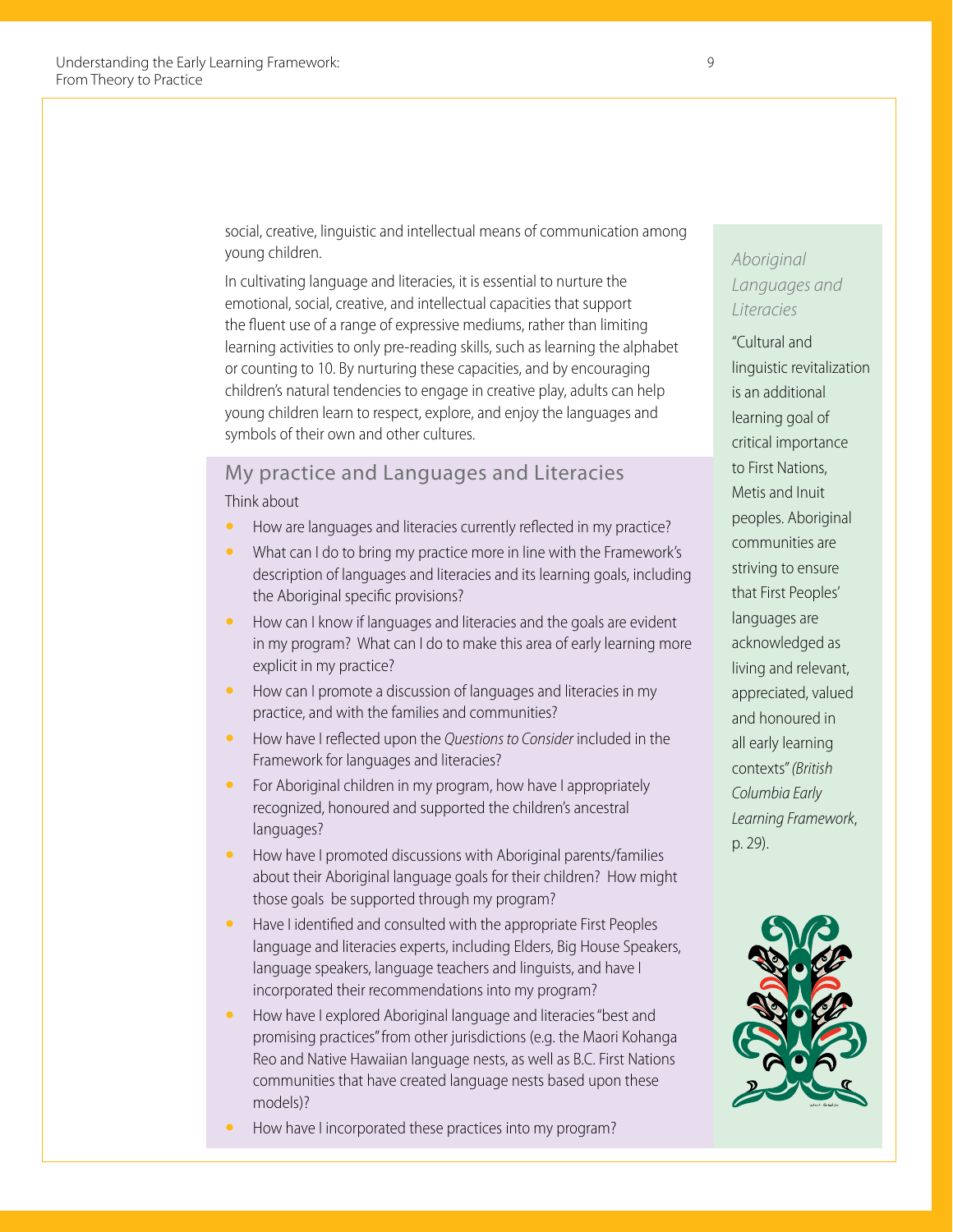#### *Aboriginal Social Responsibility and Diversity*

"Aboriginal communities support early learning approaches that emphasize children's responsibilities and rights, consistent with each First Nation's cosmology and world view. This includes:

- $\bullet$  respectfully using and caring for earth's gifts;
- $\bullet$  showing respect for Elders, valuing the traditional knowledge Elders carry, and developing the ethic and practice of seeking wisdom and guidance from Elders;
- $\bullet$  discovering their place and their responsibilities within the social, economic, political, cultural, and spiritual institutions (including the Potlatch, Big House) of their family, Clan and Nation" (*British Columbia Early Learning Framework,*  p. 33).

#### *Social Responsibility and Diversity*

Children's learning experiences in the early years have implications for their whole lives, and also for the future of their local, provincial, national and international communities, and the planet as a whole. Children benefit from opportunities to build relationships, to learn about their own heritage and culture and that of others, and to recognize the connection between their own actions and the wider world. These activities help build the ethical foundation for social and environmental health and wellbeing, now and in the future.

#### My practice and Social Responsibility and Diversity

Think about

- How are social responsibility and diversity currently reflected in my practice?
- What can I do to bring my practice more in line with the Framework's description of social responsibility and diversity and its learning goals, including the Aboriginal-specific provisions?
- How can I know if social responsibility and diversity and its goals are evident in my program? What can I do to make this area of early learning more explicit in my practice?
- How can I promote a discussion of social responsibility and diversity in my practice, and with families and communities?
- y How have I reflected upon the *Questions to Consider* included in the Framework for social responsibility and diversity?
- Have I appropriately accommodated the unique circumstances of Aboriginal children with respect to social responsibility and diversity?

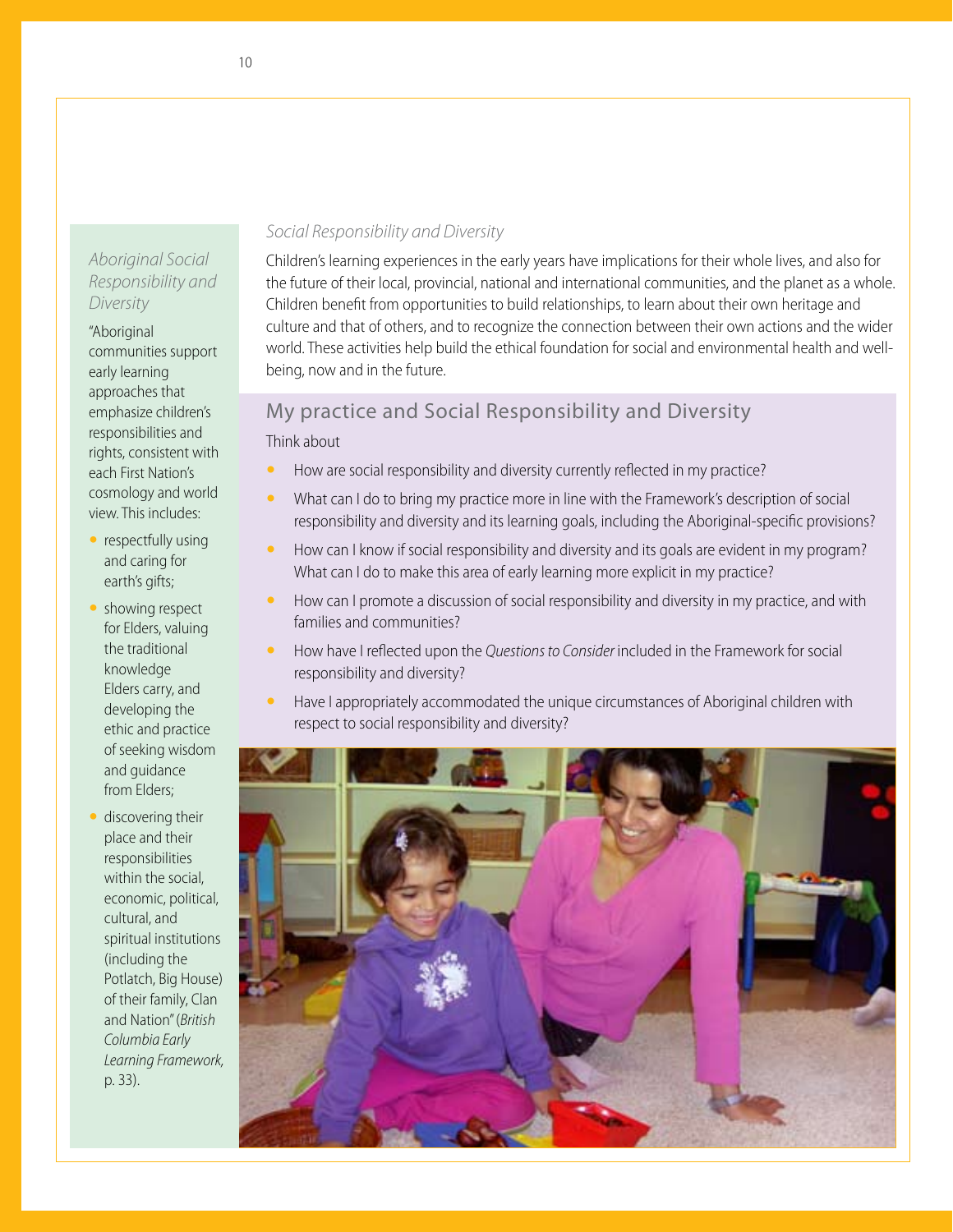## **Part 2** Focus on Pedagogical Narration: Practice

## Critical Reflection and the Image of the Child

The British Columbia Early Learning Framework invites critical reflection to transform early childhood education. It acknowledges that the image of the child is not universal, but varies in response to people's experiences, beliefs and aspirations, and according to who participates in the dialogue about childhood. With that in mind, early childhood educators need to challenge common knowledge and explore new viewpoints and actions. We can do this through the art of critical reflection.

### What is critical reflection?

Critical reflection is the art of thinking deeply about our own fundamental beliefs, with the goal of understanding the various cultural and social forces and factors that shape our own sense of self – and then taking our thinking one step further to

- explore where our ideas about how the world works have come from, who has generated them and whom they benefit
- seek many perspectives on our 'truths' about teaching and learning
- $\bullet$  understand the world from the perspective of groups who are consistently marginalized and silenced in it
- attempt to reconstruct what we do and what we think so that it honours the understandings of diverse groups.

Here are some of the ways we can apply the art of critical reflection during observation of children in various settings.

#### Being a careful observer

 "Adults who are skilled at supporting early learning and development are careful observers of children and encourage them to go beyond their current level of understanding or skill" (*British Columbia Early Learning Framework,* p.10).

Early childhood educators need to effectively notice children, observe what they are interested in and how they are learning in the course of their day-to-day activities and quiet times, in other words in *children's ordinary moments*.

#### *Paying Attention*

Paying attention to the other person is not always comfortable. The words attend and tension share a common root, tendere, which means "to stretch". To really attend to another or to pay attention to another person, we must stretch ourselves, we must really strain to listen, to see, to feel—it is not a casual process.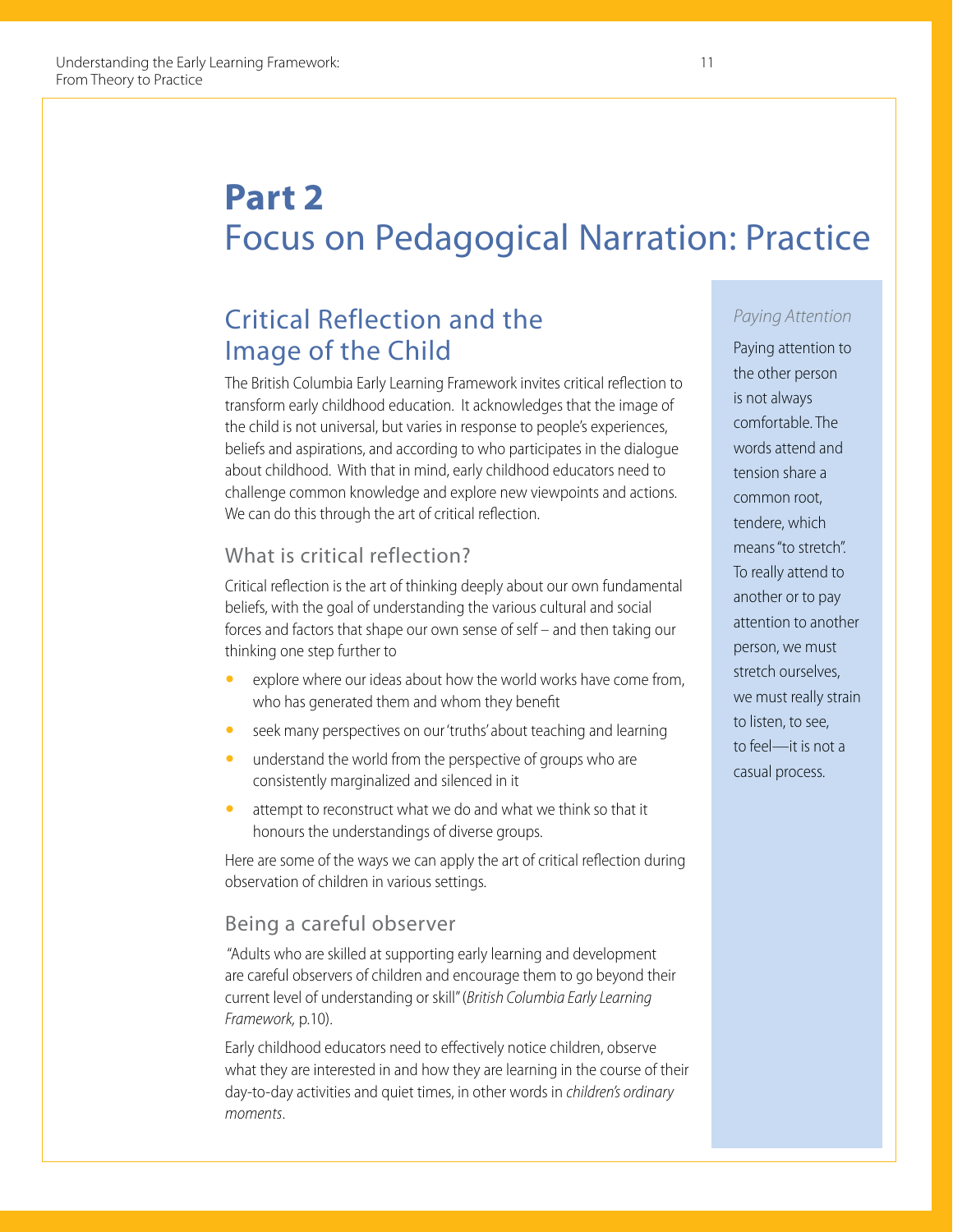#### *Observation is a Subjective Activity*

In observing, you will spend time with the children and family and notice and listen to what is happening. Observation is a subjective activity; you should strive to refrain from placing set boundaries on your observations.

Reflect on what children are up to, what they are trying to do, what they are interested in, how they play together. Listen carefully. Pay attention to what is happening. Pay attention to the children's strengths. Remember to keep in mind that the children and their families are capable.

Careful observation means paying attention. Early childhood educators should be noticing what children are doing, saying, exploring and what they are concerned about.

#### Discovering ordinary moments

After careful observation, adults can recognize (the root of this word is to learn again, to know again) what children are up to, what are they trying to do, what are they interested in – these are the elements of children's ordinary moments.

Early childhood educators are not imposing their ideas on the children, but truly recognizing the children and their efforts. In a way, it is like viewing a child through new eyes. It is challenging to really observe and get to know a child again and to resist previous ideas of who that child is.

Observation of these ordinary moments provides an opportunity to wonder at what we are seeing. Observation is the most effective starting point for thinking about children, considering our own roles with children, and, as early childhood educators, questioning how we see.

#### Documenting ordinary moments

An ordinary moment is a common occurrence or habitual instance that is observed, recorded and/or analyzed. Best practice research has found that documenting ordinary moments is a very useful learning tool.

Since everyday life includes moments that are atypical and challenging, as well as moments that are usual and predictable, observing, recording and examining an ordinary moment provides an opportunity for critical reflection that may often be overlooked. Observing and interpreting what children do and why they do it probes the connection between thinking and questioning, and shows or makes visible the way children are making meaning of their learning or of their interaction with the world. As one interprets and analyzes an ordinary moment/observation, intriguing questions and insight can be gained without requiring absolute certainty about the particular situation or occurrence.

An ordinary moment may be an anecdotal observation, children's work, photographs that illustrate a process, audio or video tape recordings, or children's voiced ideas. Documenting can range from jotting a few notes, to taking pictures, to capturing a moment on videotape.

The formats you may select to capture ordinary moments include

- written field notes,
- digital audio-recording of the conversations you have with the family and the child with or without transcripts of the audio-recordings,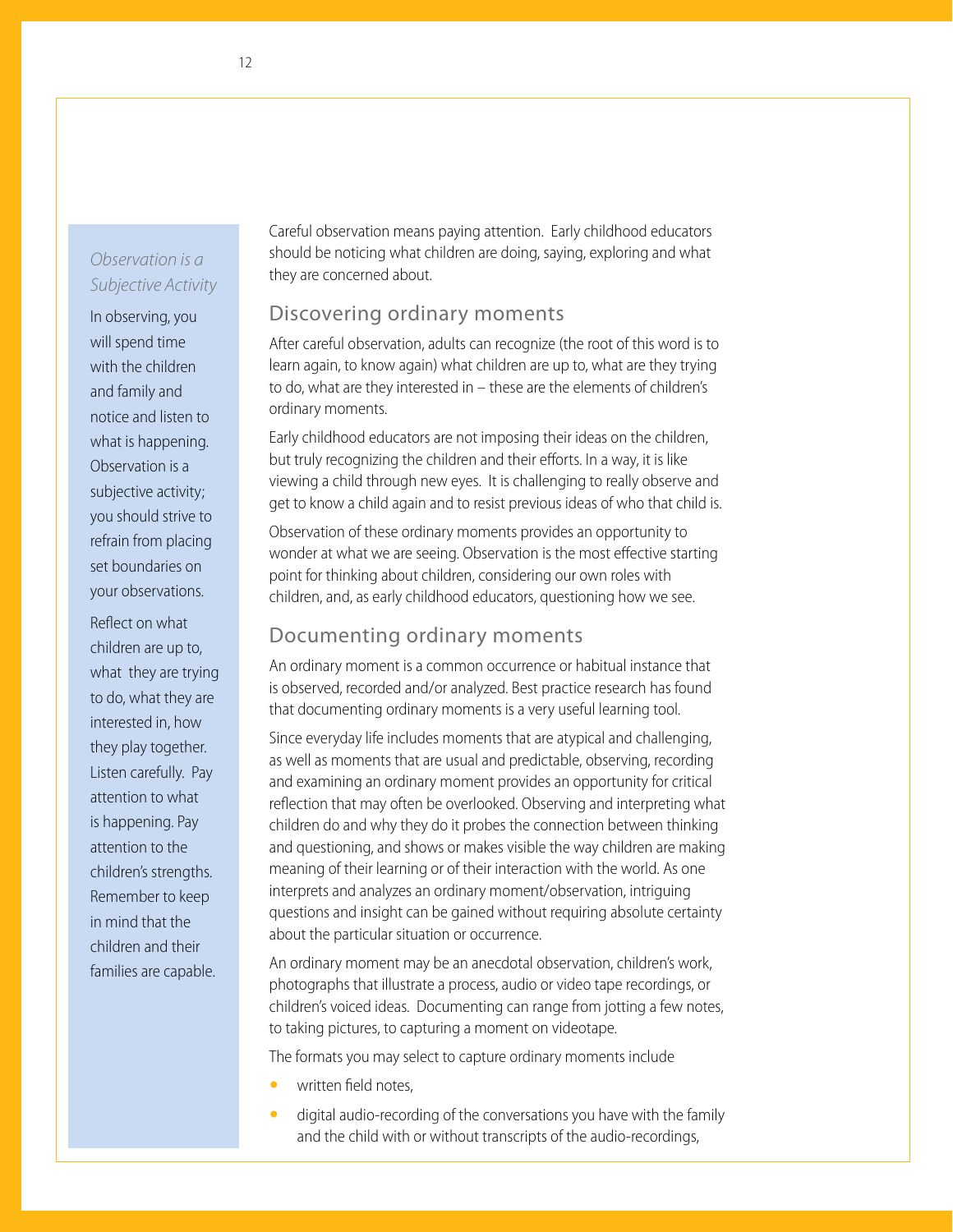- photographs,
- video clips, and
- materials created by the children such as drawings, paintings, constructions.

## Introduction to Pedagogical Narration

Now let's look closely at a specific tool, pedagogical narration—a tool that we are recommending to make the reflections on the Framework operational. Pedagogical narrations can be used in any setting to engage in critical reflection through observation.

#### The term Pedagogical Narration

British Columbia has adopted the term pedagogical narration to refer to a process to make children's learning visible. A similar tool is called pedagogical documentation in Saskatchewan, Reggio Emilia, Italy and in Sweden; learning stories in New Brunswick and New Zealand; and action research in Australia.

#### The "What" of pedagogical narration

Pedagogical narration is the process of observing, recording, and, individually and collectively, interpreting a series of related ordinary moments in your practice. The process should be ongoing, cyclical and based on the art of critical reflection on the part of a community of learners. Keep in mind that it "is contextual and involves children in a process of co-construction with teachers" (Dahlberg, Moss & Pence, 1999).

#### The "Why" of pedagogical narration

Pedagogical narration makes children's learning visible and helps us reflect upon the educator's practices. In the vision and principles outlined in the Framework – and in the *Questions to Consider* under each of its goals – there are many opportunities for reflection as a guide to improving children's learning experiences and opening up dialogue.

A variety of jurisdictions use their forms of pedagogical narrations in their own specific ways. However, there are similarities among these forms:

- the child is seen as a competent individual with multiple potentials
- children's learning is made visible to early childhood educators, other colleagues, families, children themselves and the whole community
- critical reflective practice is required.

The Framework has been inspired by these current practices. It recognizes that pedagogical narration is a practical, effective tool for working with the Framework.

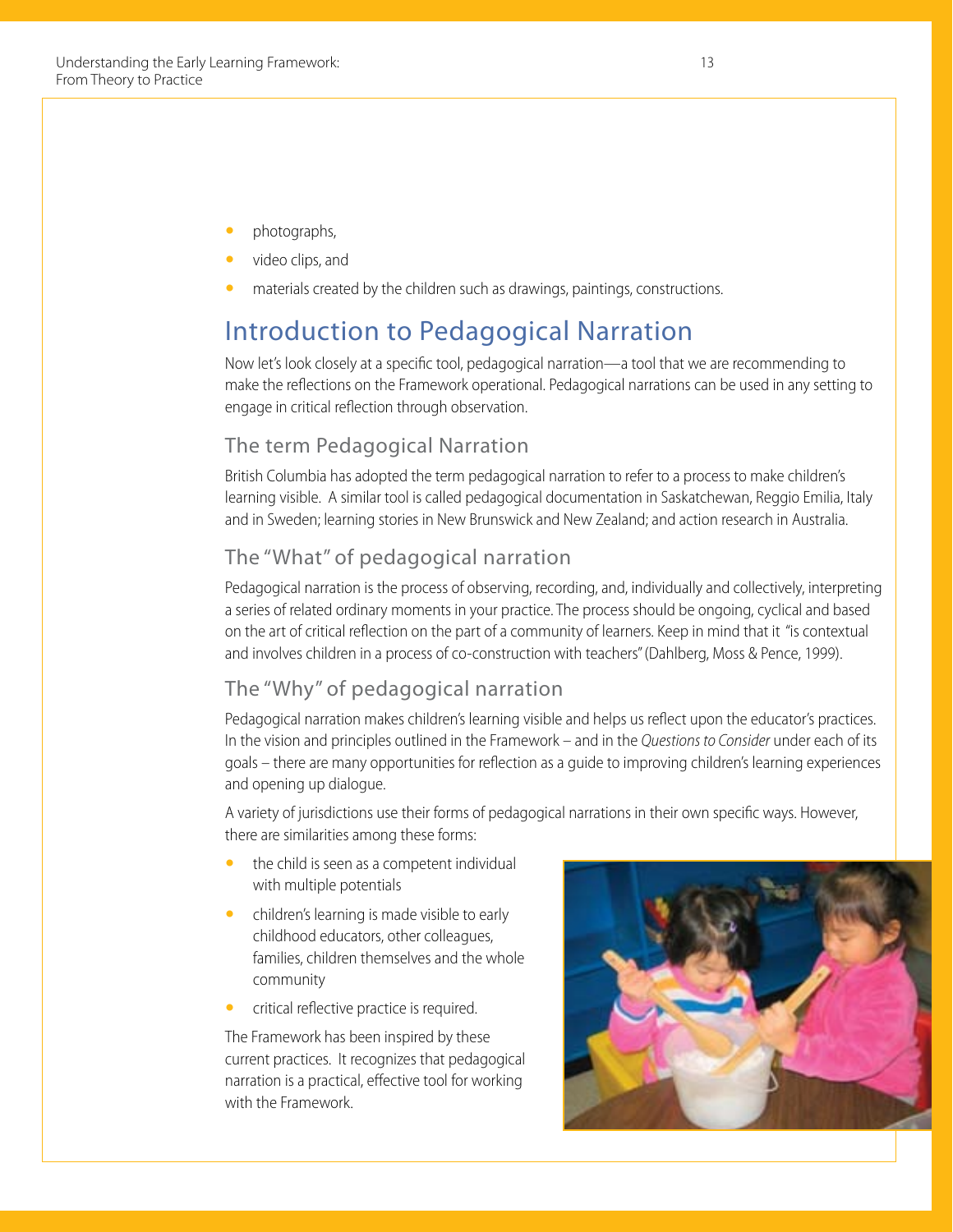#### The "How" of pedagogical narration

The process of pedagogical narration involves observing and recording ordinary moments, reflecting on what you have observed, sharing your description with others, collectively building new meanings from what you have learned so as to make children's learning visible, linking what you have learned to the Framework, and incorporating your learning into your planning process. Figure 1 provides an overview of the process.

#### Figure 1: Pedagogical Narration and the *British Columbia Early Learning Framework:* A Cyclical Process



#### My Practice and Pedagogical Narration

Reflect on what you can do to incorporate pedagogical narration into your practice. Think about these questions:

- $\bullet$  How will using pedagogical narration benefit my practice?
- How can I get other early childhood educators, parents and children involved in and excited about the process of pedagogical narration?
- What support do I need to incorporate pedagogical narration into everyday practice? How could I go about obtaining this support?
- What resources do I need to aid other early childhood educators, parents and children in becoming familiar with pedagogical narration? Do I have access to these?
- What factors help enhance the use of pedagogical narration in my setting?
- $\bullet$  What kinds of limitations exist for incorporating pedagogical narration as part of practice in my setting? How can I overcome these?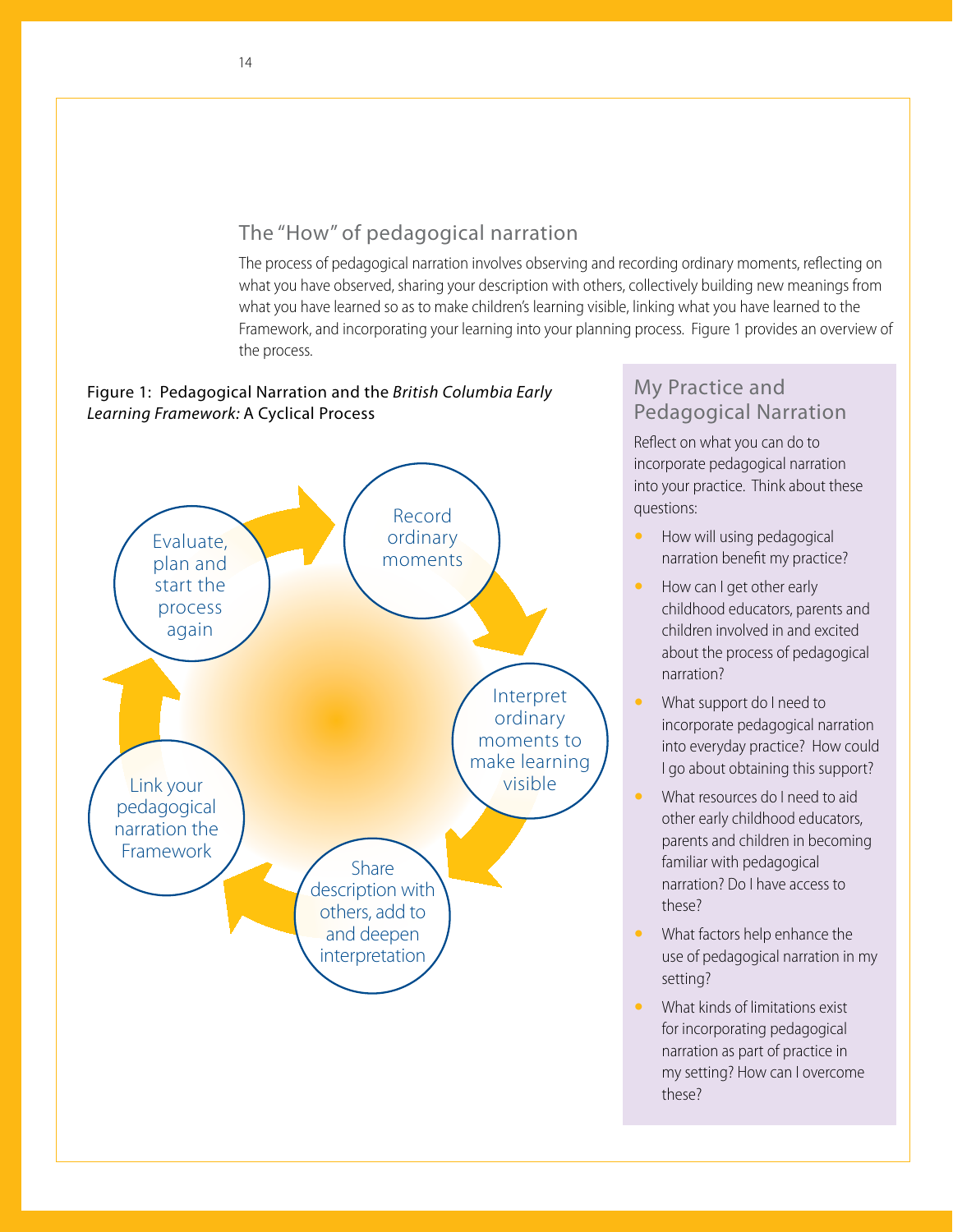Figure 2: Enriching Your Practice: Steps for Incorporating Pedagogical Narration into Your Practice

**8. Incorporate your learning into the planning cycle at your worksite 7. Link the pedagogical narration to the Framework 6. Consider the comments of others and review your own interpretation 2. Begin with observation of ordinary moments 3. Record and describe an ordinary moment 4. Reflect and interpret ordinary moments 5. Share your description with your colleagues, with children and families 1. Be curious about how the Framework relates to your practice** *Review the Framework's areas of early learning and the goals as it relates to your program. Spend some time (over a period of a week) observing purposively to focus on ordinary moments in the day of the children in your setting. Write out a description without interpretation of one ordinary moment you have observed. Write a reflective piece, interpreting the ordinary moment. Share your description (including pictures, audio, etc) with your colleagues, children and families; ask for their comments, questions and interpretations. Re-visit your own interpretation and add the comments of others. Review the Framework's areas of early learning and the goals. What areas of early learning and what goals does your ordinary moment raise? Analyze what areas of early learning you need to pay more attention to. Use pedagogical narrations to analyze your practice and incorporate the knowledge into the planning process.*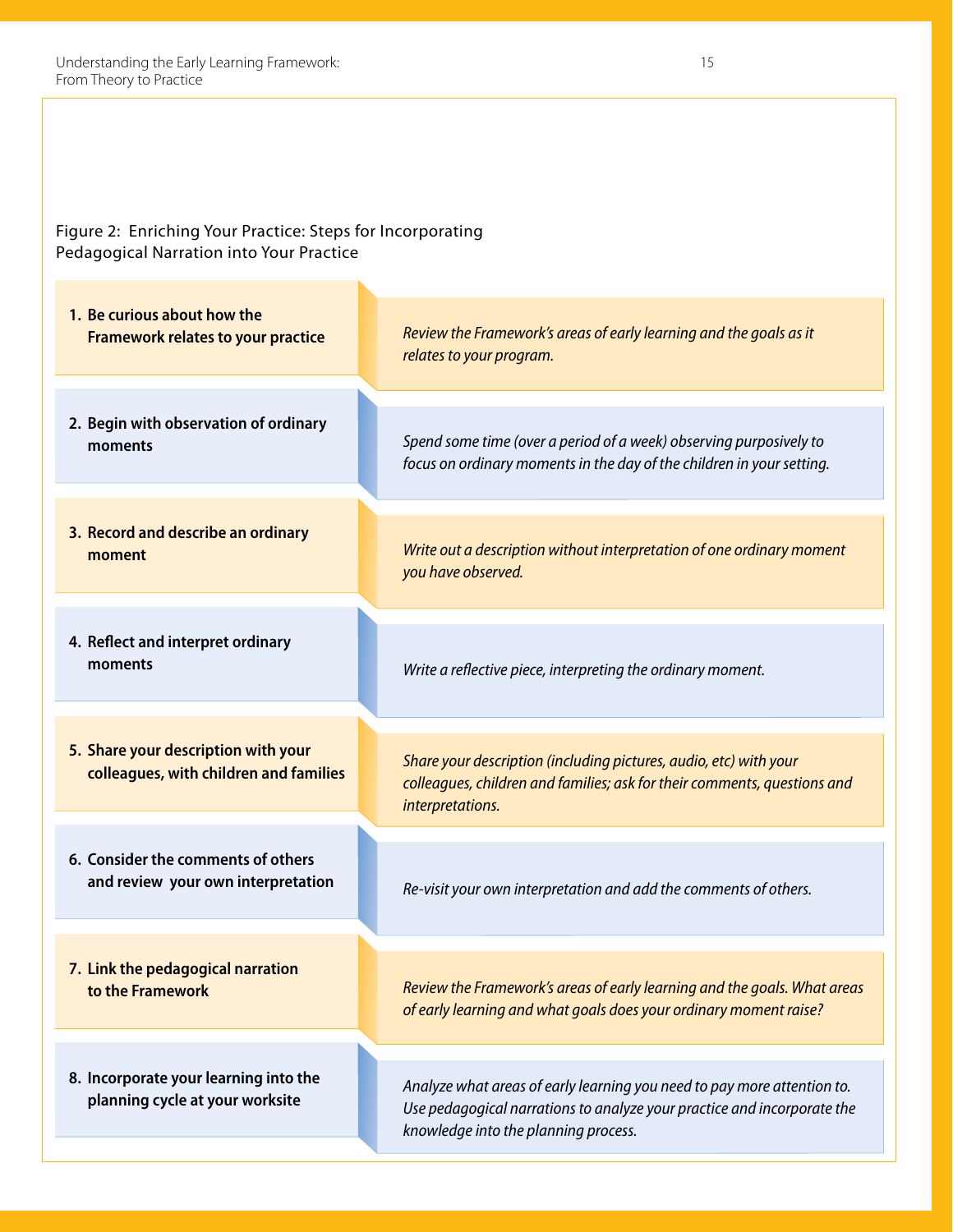## Pedagogical Narration – Engaging in the Process

Let's look at the steps in more depth.

#### Step One: Be curious about how the Framework relates to your practice

Review the Framework's areas of early learning, the early learning goals and the respective questions for consideration.

Later in the document, there will be an opportunity to reflect on the early learning goals as part of a process of innovative practice.

You may wish to copy the pages of the Framework on the areas of early learning, including the *Questions to Consider* and post them on your wall to promote discussion with families and the community.

#### Step Two: Begin with observation of ordinary moments

An ordinary moment may be an anecdotal observation, children's work, photographs that illustrate a process, audio or video tape recordings, or children's voiced ideas. The ordinary moments you observe in your setting will most likely be a combination of these. The purpose of recording them is to show or make visible the way children are making meaning of their learning or their interaction with the world.

#### Step Three: Record and describe an ordinary moment

The next activity is to write a description of what you have observed during the ordinary moment – without interpretation. For this description, you are playing the role of narrator.

#### Step Four: Reflect and interpret ordinary moments

The next step in the process is to write a reflective piece about the ordinary moment. For this step, you are playing the role of an analyst. Key questions to consider are:

- How are these children making meaning of the world?
- How can I make the children's meanings visible?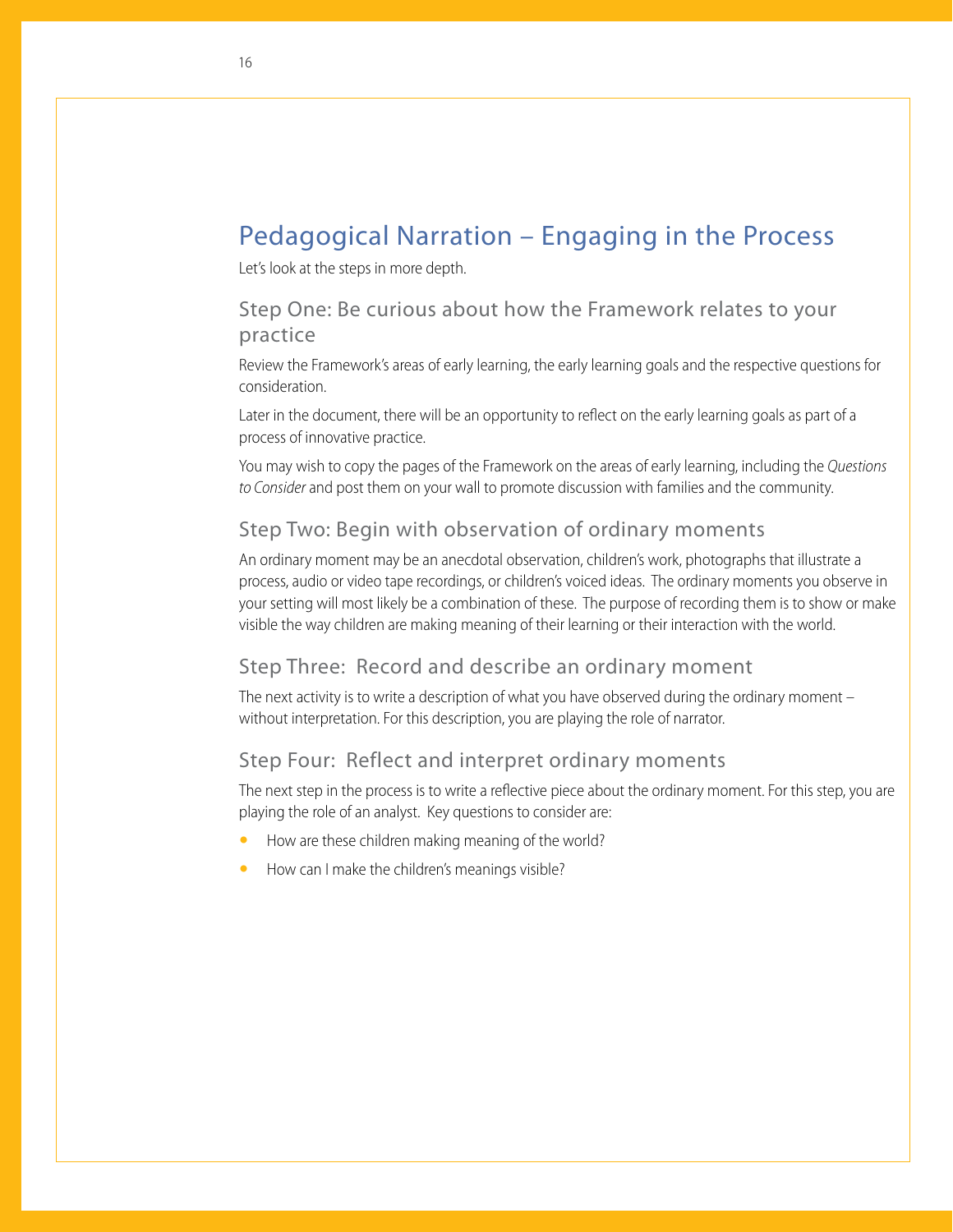

what was it about the experience that created them? I know that I felt successful, which tells me that I think that I provided a rich experience. What made it rich? What meaning did it have for the children? How do others respond to the moment?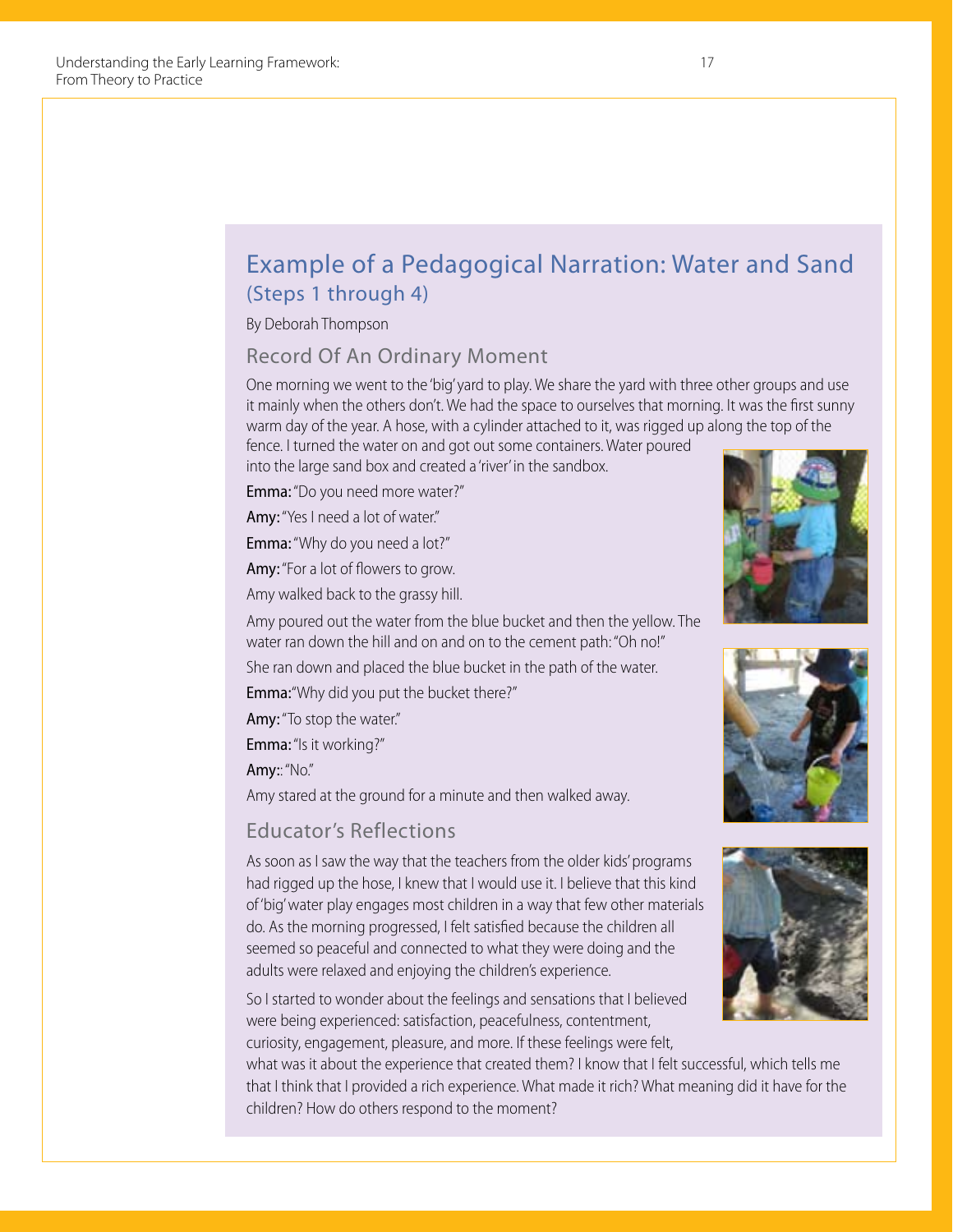#### *Making Learning Visible*

In developing and interpreting throughout the pedagogical narrations process, the educator strives to make meaning of what has been observed and to make that meaning visible to oneself, colleagues, children and families.

In reflecting on the ordinary moment, the educator asks. the following questions. Do we observe

- $\bullet$  Children developing theories?
- $\bullet$  Children acting on their theories?
- $\bullet$  Children developing their narratives of meaning?
- $\bullet$  Children making observations?
- Children finding joy in movement, noise, touch, etc?
- $\bullet$  Children using their senses/their bodies?
- Children exploring, building, inventing?
- Children exploring power, drama, excitement?
- $\bullet$  Children forming relationships and learning to negotiate within them?
- Children's connections with families?
- Children wondering about and exploring representation and literacy?
- Children re-visiting/ remembering an action, a theory?

As you engage in this process of reflection, all the goals in each area of early learning in the Framework are important. Pedagogical narration provides a tool to help you engage in critical reflection and to guide you in applying the Framework in your practice or in any setting. The aim is not to answer every question listed by goal in the Framework. The aim is to use the goals and questions to further your reflections and capture and analyze the ordinary moments – to make children's learning visible.

#### *Add to your pedagogical narration to expand your understanding*

Please keep in mind that you can record and add new ordinary moments that serve to make visible and expand on your original ordinary moment at any point in the process of creating a pedagogical narration. These additions can be quickly integrated into the interpretation.

### Water and Sand Example Continuation (Step 4)

### Adding New Ordinary Moments And Interpretation

The next week, we returned to the big yard. It was cooler out so we dressed in muddy-buddies and boots so that we could play in the water. We turned the hose on and new puddles and streams were created.

This day wasn't as warm, so the sunny summer day peacefulness of the previous experience wasn't evident. But the play was focused and very engaged. The first day was warm enough to experience the water in bare feet. [Interpretation: This time they felt the water with their hands. Is this because the sensation is the important part of the experience?]



#### Step Five: Share your description with your colleagues, with children and families

The next step in the pedagogical narration process invites others to engage in dialogue and collaborative inquiry.

It is important that we make our pedagogical narrations public and open for discussion. This is the time to share your description – the one without your own interpretations – with your colleagues. It is through this collaborative inquiry that we make our practices transformative.

In sharing ordinary moments, the role of the narrator is to collect the multiple readings of others as a way of enriching one's own, initial interpretation of the ordinary moments that were collected and observed.

Colleagues can help to extend the interpretations of ordinary moments by suggesting new ideas and perspectives. While interpreting ordinary moments with others, we construct and test ideas to explain what has been observed.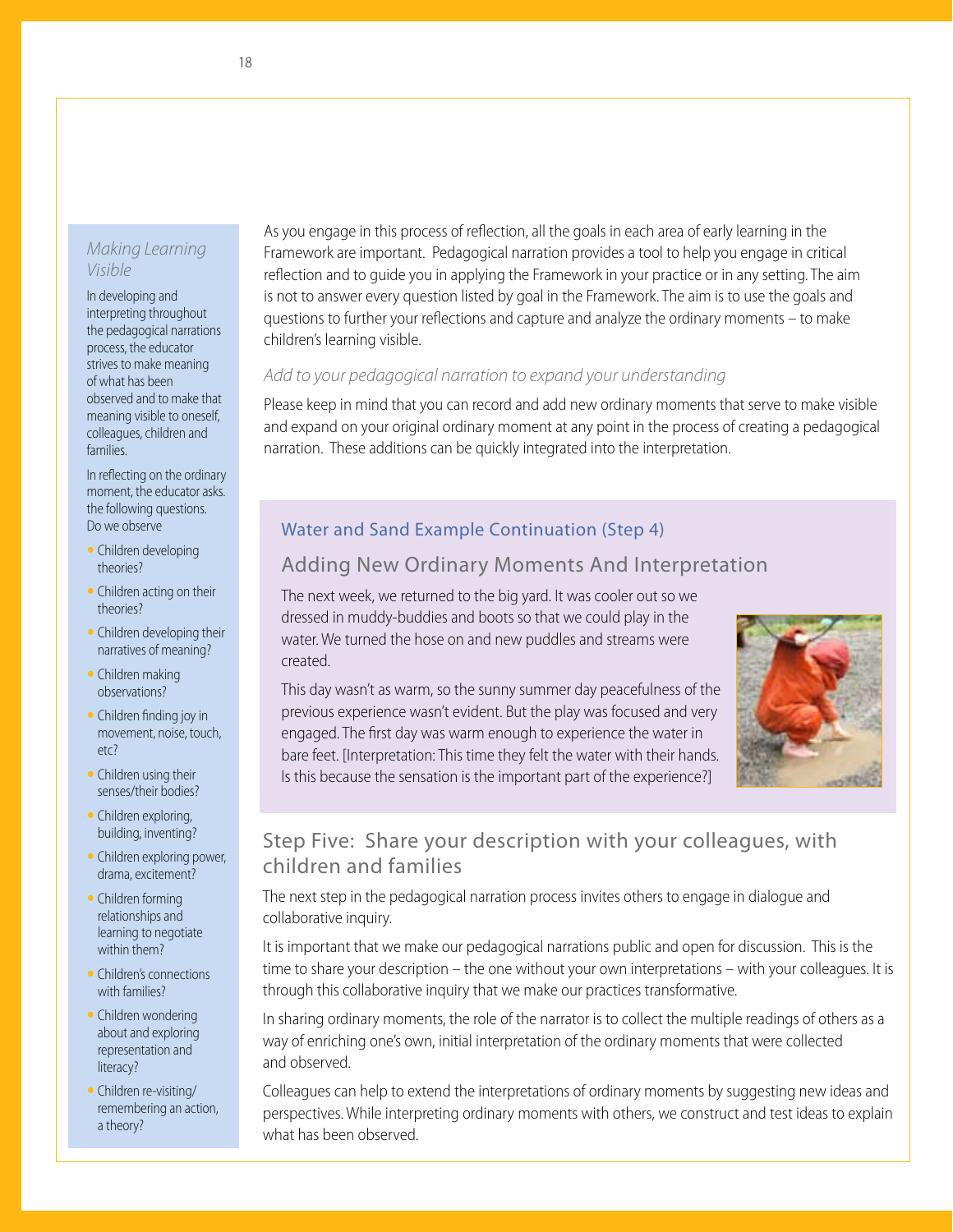#### Water and Sand Example Continuation (Steps 5 and 6)

#### Seeking Others' Interpretations

The practicum teacher who interacted with Amy in this story was most interested in the learning and understanding that Amy was creating. She saw her testing theories about how water moved. She also noticed how some children watched while others touched.



"Parents, grandparents, and other family members are often in the best position to notice the details of children's behaviour, and to share the meaning of that behaviour with early years service providers" (*British Columbia Early Learning Framework*, p. 10).

In the Water and Sand example, the educator takes the opportunity to learn about the mother's image of the child and to gain new perspectives about the child's relationship with the environment. Sharing the description of the ordinary moment has deepened the educator's knowledge of the child.

#### Water and Sand Example Continuation (Steps 5 and 6)

#### Amy's Mother's Comments

"Two pails, not just one - she loves a challenge." She commented on the how and what of Amy's learning: "dumping water to see what happens always checking out cause & effect, consequences."

"Is she wondering, 'Hmm what's going on over there?' Is she watching and learning?"

Amy's mother informed me that since they live in an apartment and have no plants, Amy's experience with flowers is with wild flowers that grow in the grass.

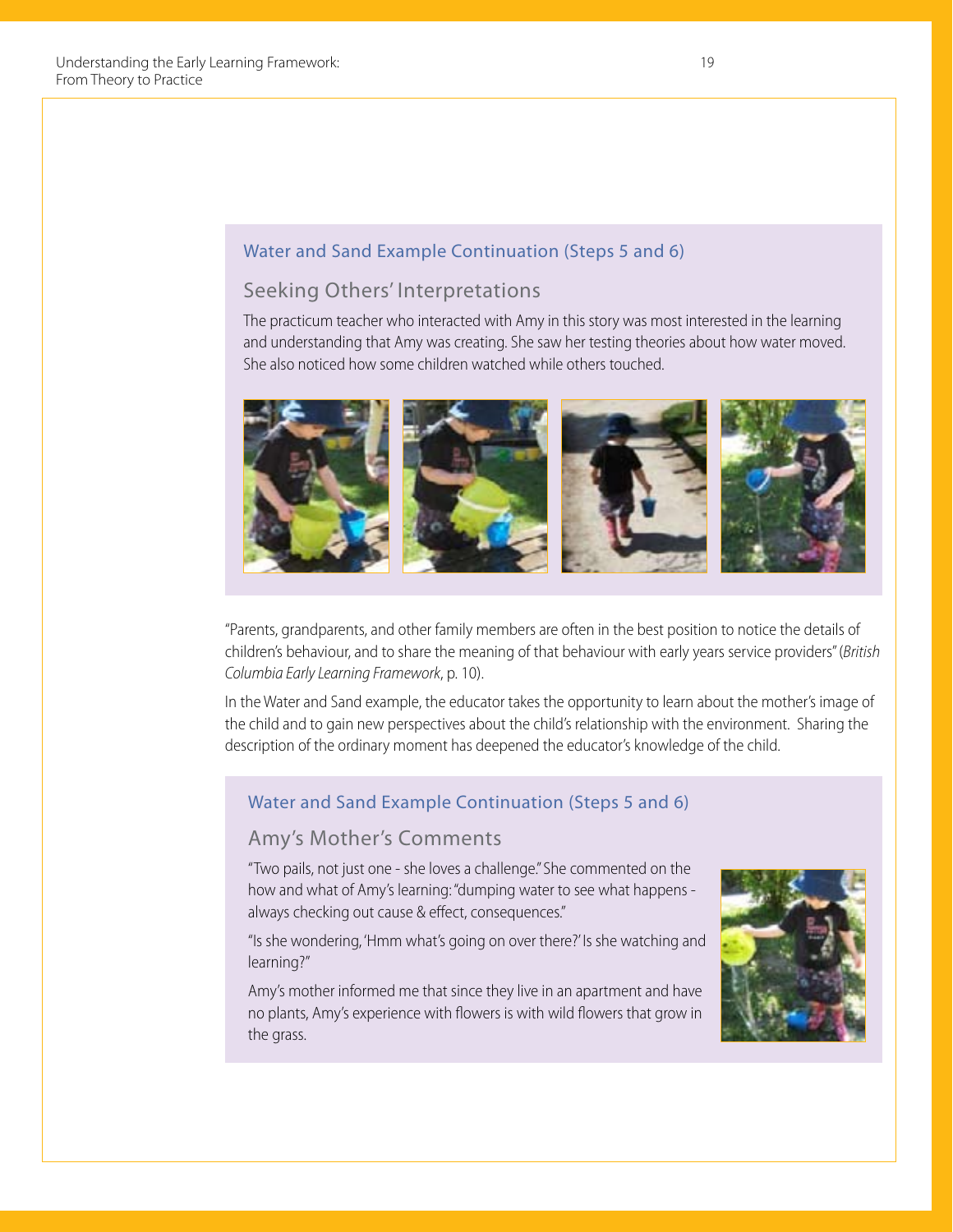#### *Asking for Parent Reflection*

Here are some suggestions of ways to approach parents for their contribution to the narration.

Describe what a pedagogical narration is in simple terms.

- $\bullet$  It is a tool to help make your child's learning visible.
- $\bullet$  It is a description of an ordinary moment (day-today activities).

#### Ask for their reflection.

- Your input is important to further understand what your child is learning and experiencing.
- $\bullet$  What do you think your child is doing/ learning in this moment?
- $\bullet$  Can you help me deepen my understanding of what is happening in this moment?
- $\bullet$  Is there anything you could add to this story (background information, personal experiences, insights to personality).

The narrator should also share the ordinary moments with children, when appropriate, and with other members of the learning community. Capturing the questions from new audiences fulfills two purposes: their questions can be quickly integrated into the interpretation, and the recording adds to your ordinary moments.

This information can provide directions and ideas for furthering your thinking and your own planning and work with children. Some of the most interesting exploration in the early years is done collaboratively.

It is a key step to ask each new audience for their questions and assumptions and to then document those questions and assumptions to integrate them into the reflective piece and your own planning.

#### Step Six: Incorporate the comments of others to your interpretation

After reviewing the comments you received from colleagues, children and/or families, reconsider your own interpretations.

### Step Seven: Link the pedagogical narration to the Framework

Now let's consider everything together specifically in relation to the British Columbia Early Learning Framework goals. Think about the multiple and deeper meanings of the goals. Enrich your reflective piece by adding specific links to the Framework ( i.e. consider the ways in which the goals are expressed in your piece).

For ideas and guiding questions in interpreting your ordinary moment, you can refer to the areas of learning, the early learning goals and the *Questions to Consider* posed in the Framework, Section 3. Remember that some of the questions will be more relevant than others to your ordinary moment during the interpretation process.

In the Sand and Water description and the reflective description, the educator calls into play specific areas of early learning.

- Can you identify the areas? The goals?
- y Which *Questions to Consider* from the Framework do you think are relevant to this ordinary moment?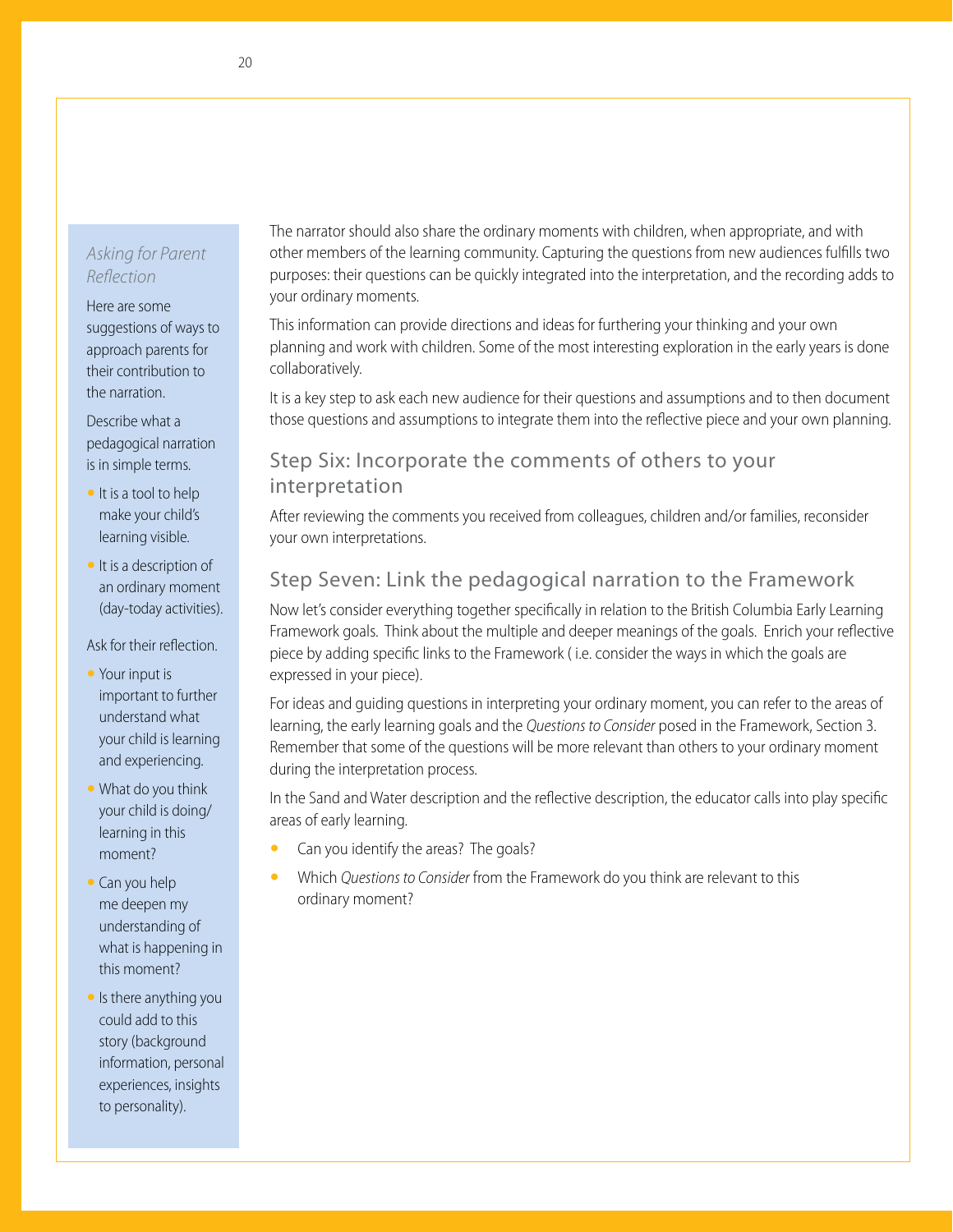#### Water and Sand Example Continuation (Step 7)

#### Through the Lens of the *British Columbia Early Learning Framework*

#### *How are these children making meaning?*

We can see the children observing and acting. They watch the water and they pour the water, watching as they do. Amy tests a theory about how to stop the water. There seems to be such joy in the play. It is play in which children use their senses and their bodies to discover the essence of the water.

#### *British Columbia Early Learning Framework Goal: Well-being and Belonging*

#### Feel safe and respected:

We (the adults) communicated that the environment is safe and they can be themselves by providing a sensory rich experience and allowing the children to explore that environment in any way they chose.

Feel confidence in, and control of, their bodies:





The children used the environment and materials to hold, carry, dump, fill, balance, and move in coordinated ways.

#### *British Columbia Early Learning Framework Goal: Exploration and Creativity*

Explore the world using their bodies and all their senses: This moment invited an exploration using especially the sense of touch. Actively think, explore and reason: Emma: "Why did you put the bucket there?" Amy: "To stop the water." Emma: "Is it working?"

Amy: "No."

#### *British Columbia Early Learning Framework Goal: Languages & Literacies*

Develop diverse language abilities and the capacity to communicate with others in many ways. Emma and Amy had the opportunity to communicate one-to-one.

#### *British Columbia Early Learning Framework Goal: Social Responsibility and Diversity*

What steps are taken to make children aware of the relationship between human activities and environmental challenges?

The question that concerns me is a question of privilege and responsibility. In a world where wasting resources is of critical concern is playing with water in this way ethical? Will these children feel entitled to please themselves no matter the cost to the environment?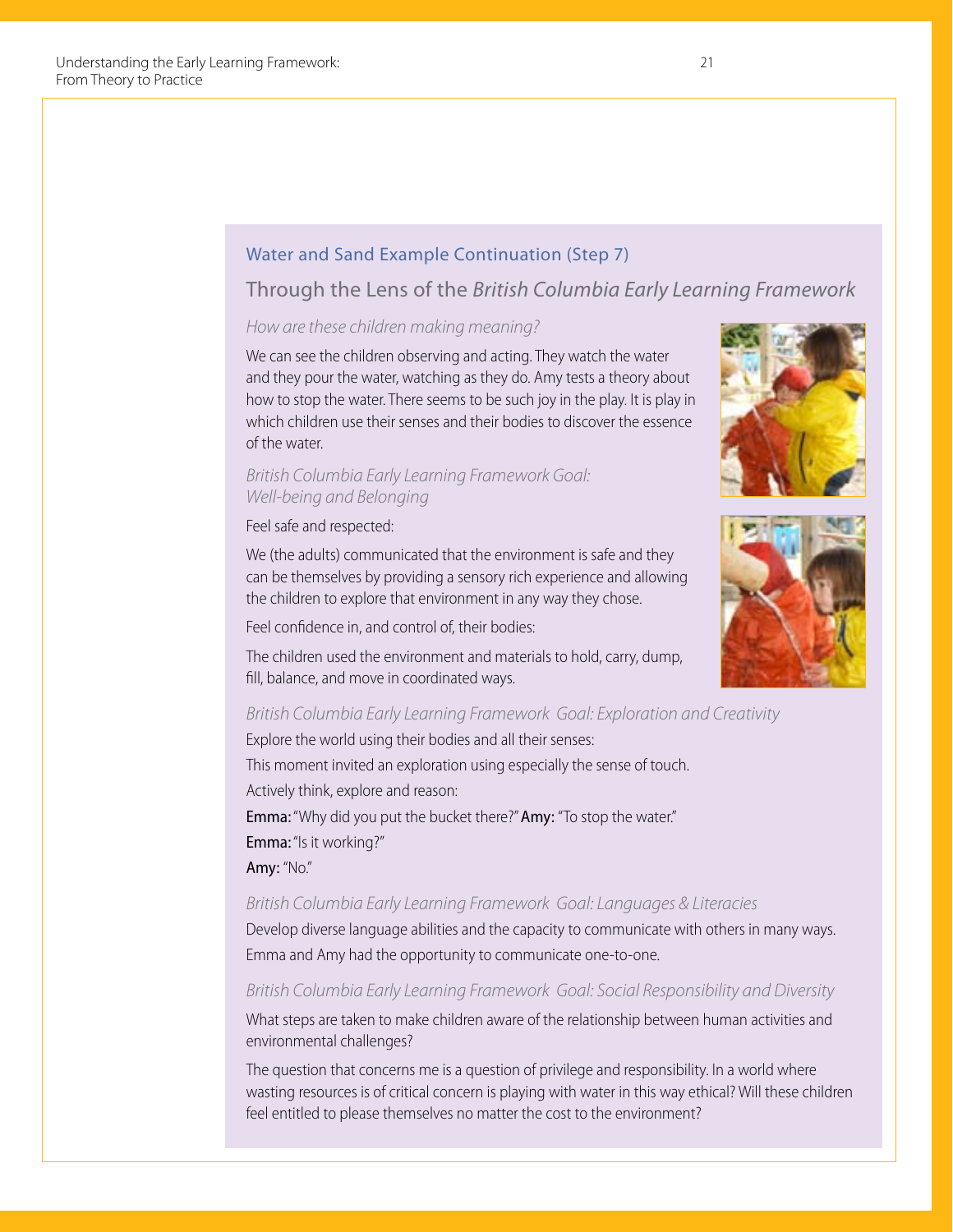#### Step Eight: Incorporate your learning into the planning cycle at your worksite

#### *Pedagogical narration is a cycle of learning*

As you adopt pedagogical narration into your practice, keep in mind that it is not a linear process but a cyclical one.

It should also be a realistic one in your setting. Depending on the situation, the critical reflection of your community of learners can be undertaken in any order workable for you.

#### *Completing the reflective cycle through planning*

To complete the reflective cycle, we can enter into planning with ideas and thoughts of our own drawn from pedagogical narrations, but we must also continue in conversation with the children. This is what we mean by "co-construction" with children. In other words, planning from your pedagogical narrations can include the child or children. Remembering the event or moment and retelling it and wondering more about it engages the children in proposing and planning the next steps. You can present information or materials that connect to the documentation and see if that intrigues or interests the children or child, while remaining open to other possibilities.

Using the wisdom of the group, we plan how to extend the observations we make of children. In collaboration with our colleagues, we can reflect on how our program meets our goals and vision. Our dialogue has the possibility of becoming richer and deeper, with the analysis of documentation that makes the children's growth and learning visible. Through our documentation of what we are seeing with children – and what we are experiencing ourselves in the process – we begin to plan differently and think differently about what might be possible.

Pedagogical narration can be used as a focus for recalling, analyzing and reflecting on our practice. Engaging in this process involves critical reflection – examining and challenging our work and our assumptions. This keeps us open to opportunities for learning. It also motivates us to make changes, as necessary, and to be creative.

#### *Setting aside time for research and planning*

Adopting pedagogical narration as a research and planning tool supports us to stress the importance of relationships; to create flexible, quality environments; and to understand how children learn through play.

At its most basic, research is nothing more than asking questions and searching for possible answers. Doing this regularly and collaboratively with the people with whom you work is useful; you can set aside time to reflect on what is working and what is not working. This allows time for self-assessment, as well as assessment and evaluation of a program or practice.

Feedback that is useful and meaningful helps a program or individual build on strengths and successes. Asking questions of one's practice or of one's fellow practitioners can lead to deeper understanding. Another perspective can change the view and challenge the viewer, while shifts in practice can lead to transformations.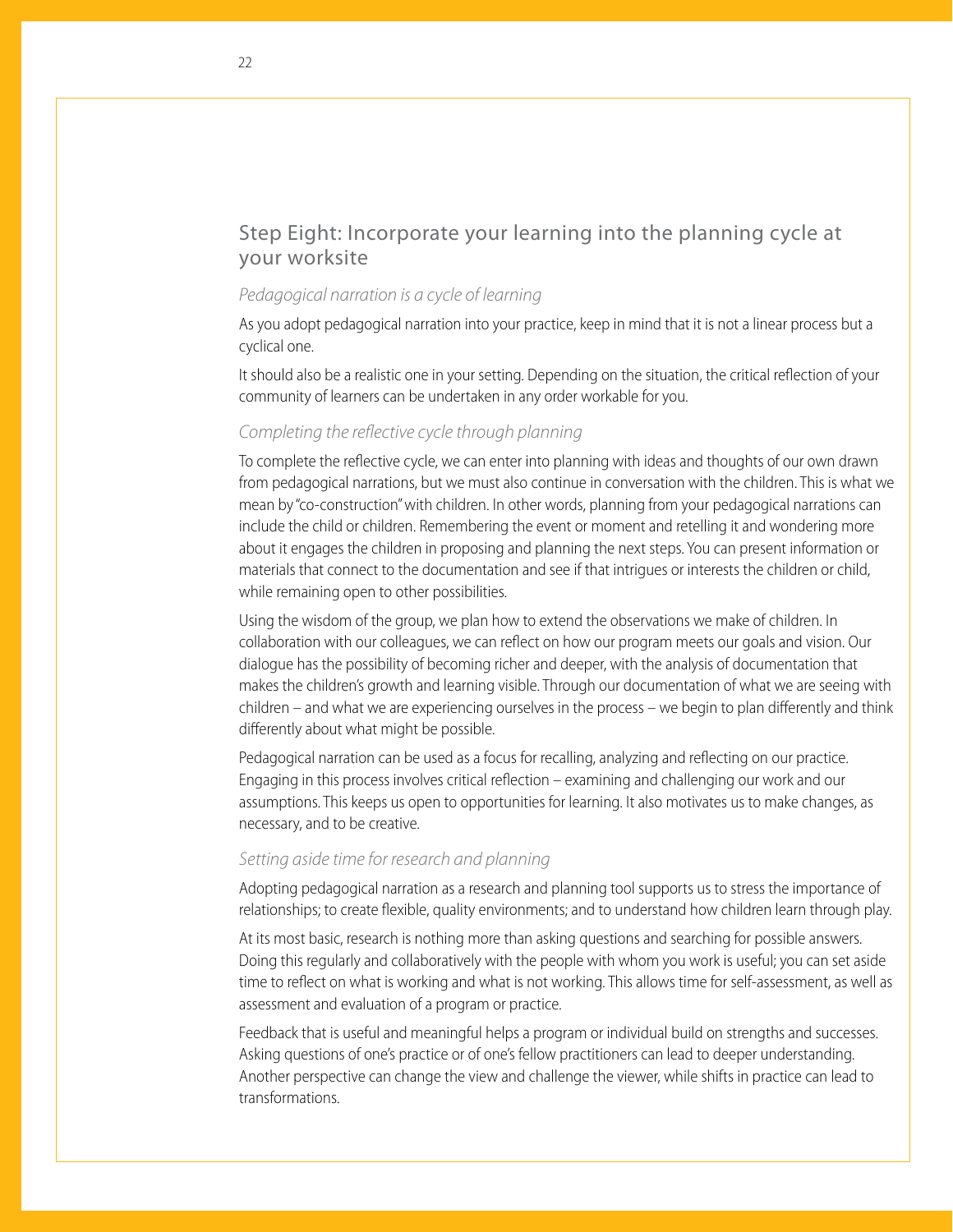## **Part 3** Activity Sheets

## *Activity Sheet 1*

Step One: Think about how the Framework relates to your practice.

Review the Framework's areas of early learning, the early learning goals and the respective questions for consideration.

For each area of early learning, think about

- $\blacktriangleright$  How are the early learning goals currently reflected in my practice?
- I How can I know if the learning goals are evident in my program?
- $\blacktriangleright$  What can I do to make the areas of early learning more explicit in my practice?
- $\blacktriangleright$  How can I promote a discussion of the four areas of early learning in my practice, and with families and communities?
- **▶ How have I reflected upon the** *Questions to Consider* **included in** the Framework?

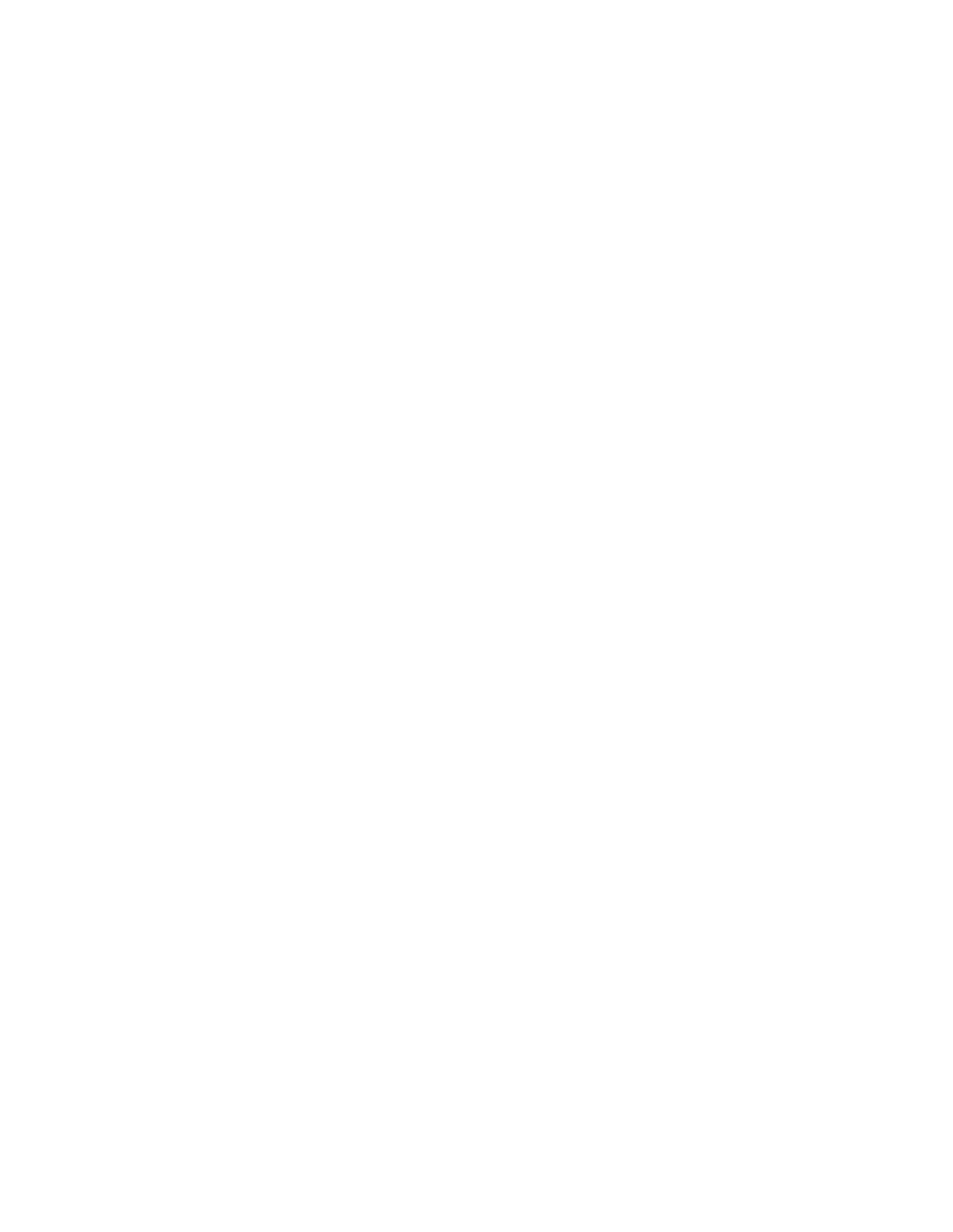## Step Two: Begin with observation of ordinary moments.

Spend some time (over a period of a week) observing ordinary moments in the day of the children in your setting.

Note that it doesn't have to be just one child for your observation. It can be a group of children, one child interacting with an adult or a group of children interacting with an adult.

Here are a few starting points for your observations

- $\blacktriangleright$  Notice the child making sense of the world or exploring an issue or idea.
- $\blacktriangleright$  Notice the child's approach to the world.
- $\blacktriangleright$  Be attentive to the child's interests, initiatives, reactions, understandings of the world.
- $\blacktriangleright$  Notice the child at play, at a mealtime, or at a transition point.

During your observations, consider which media can capture ordinary moments most effectively within the context of your setting.

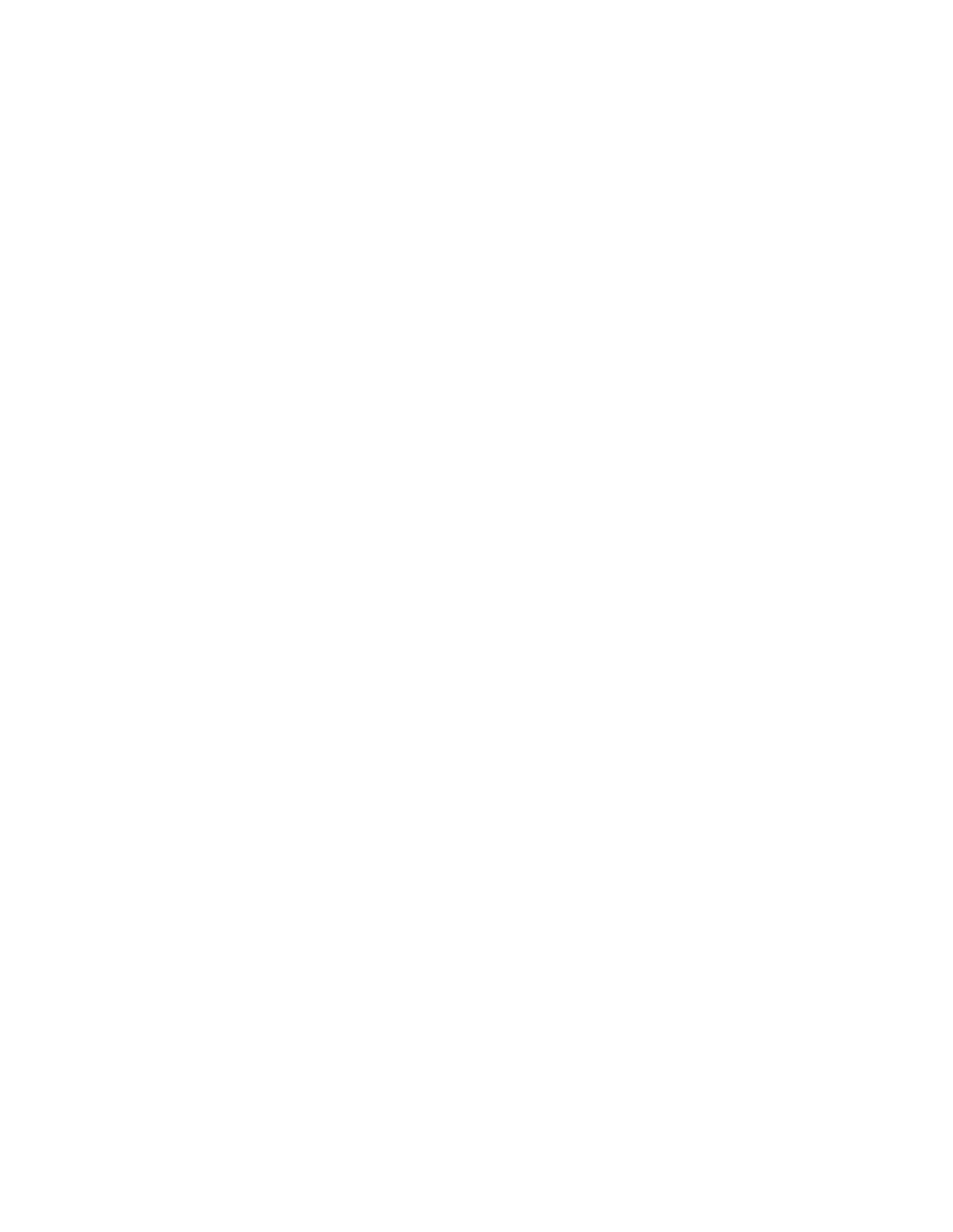## Step Three: Record and describe an ordinary moment

Observe and record some ordinary moments – in more than one medium if possible.

Write out a description of what you have observed during the ordinary moment.

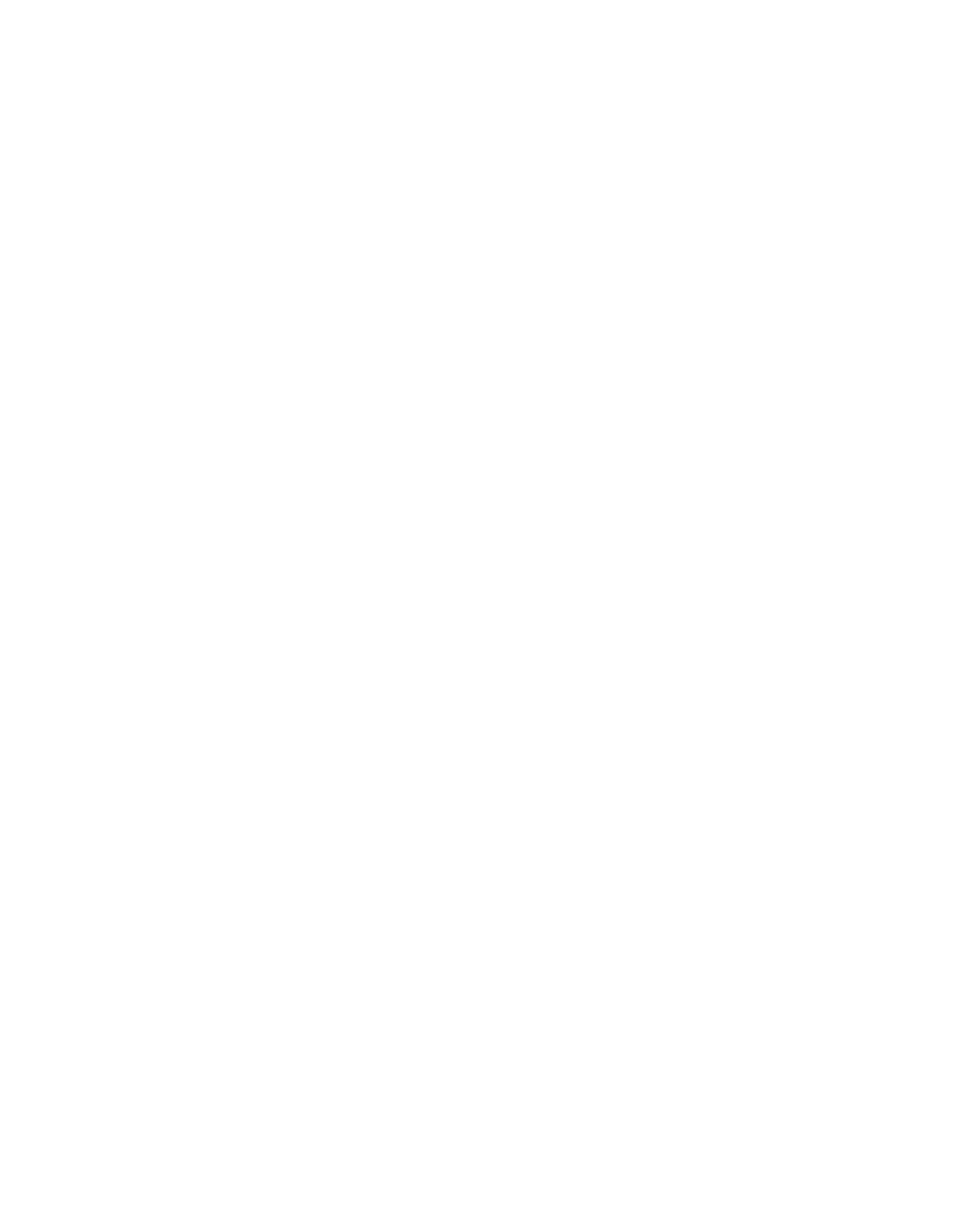Step Four: Reflect and interpret ordinary moments

Write a reflective piece about the ordinary moment. You can make a second copy of your description and make notes beside your factual description or write a separate interpretation of the ordinary moment, like the Sand and Water example.

As you write your reflective piece, think about the areas of early learning and the early learning goals related to each area**.**

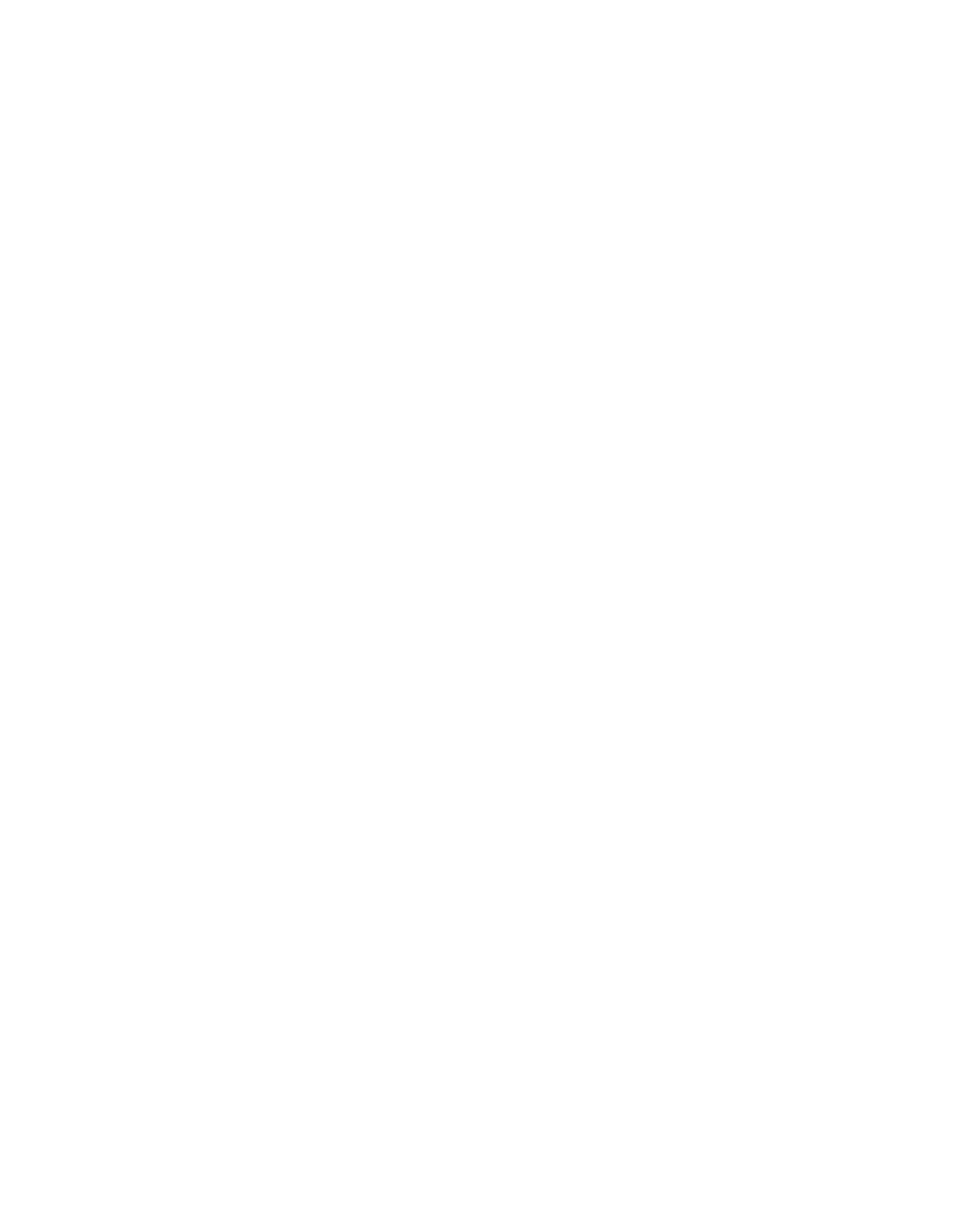## Step Five: Share your description with colleagues and with children/families

Present your description (including pictures, audio, etc.) to your colleagues and ask for their comments, questions and interpretations. Try to elicit their ideas about the implications of making children's learning visible (multiple readings).

- $\blacktriangleright$  Do your colleagues have ideas about how you can work together to extend children's learning building on the ordinary moment you have described?
- S Re-visit your own reflective piece and add your colleagues' ideas and suggestions to it.
- Share your description of an ordinary moment with families and with children in your setting.
- $\blacktriangleright$  Ask each new audience for their questions and assumptions.
- ▶ Document those questions and assumptions.

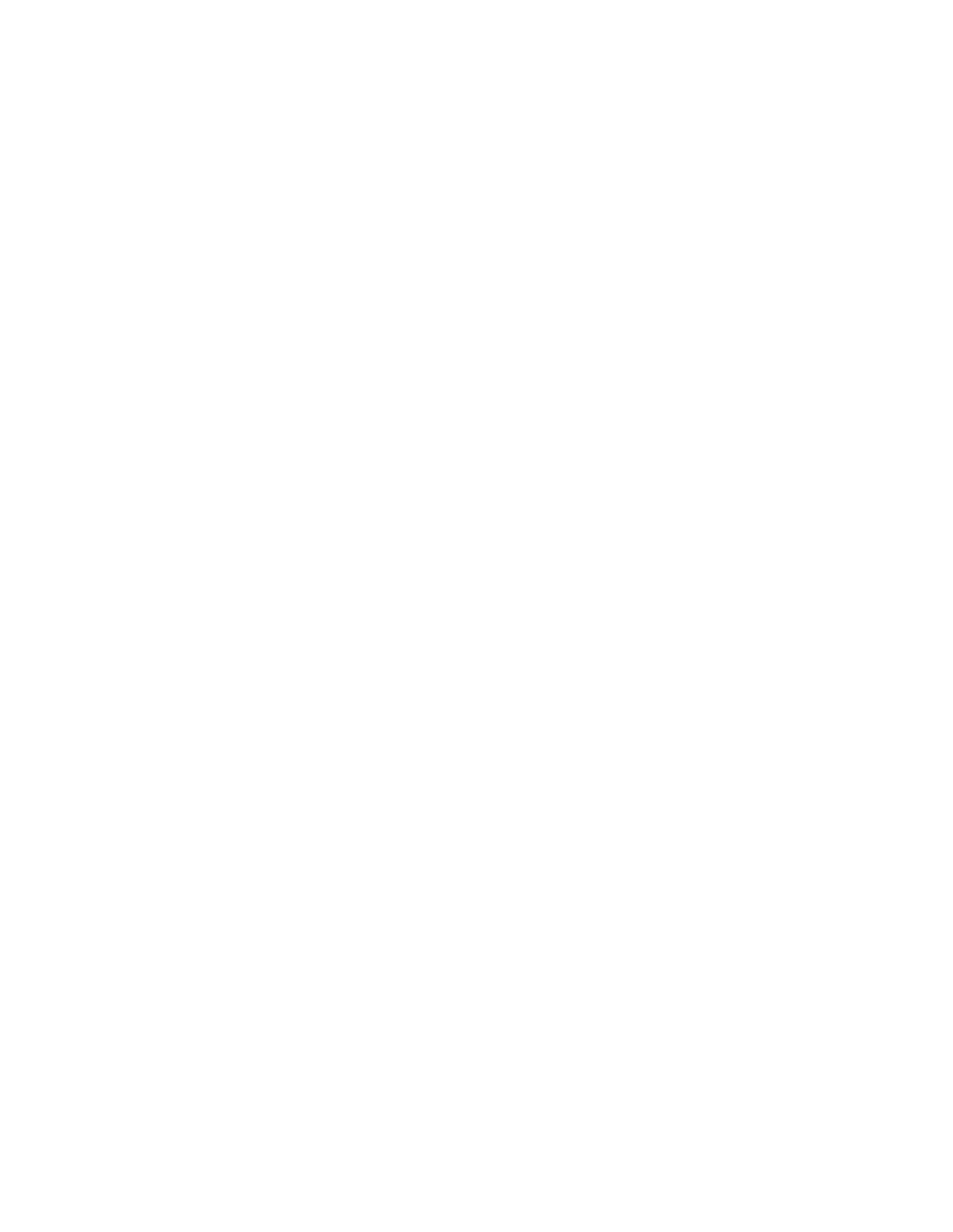## Step Six: Add the comments of others into your interpretation

Now consider your description of the ordinary moment and your reflective piece with its multiple readings from your colleagues, families and children. Integrate their questions and assumptions into your reflective piece.

- **▶** What have I learned about the children from families' comments?
- ▶ What have I learned from the children? How can I incorporate children's views into my practice?
- $\blacktriangleright$  What have I learned from colleagues about the learning that is taking place in the ordinary moment?

By continuing to enrich your reflective piece with additions, especially the links you are making between others' comments, theoretical ideas and your observations, you will reach deeper levels of understanding.

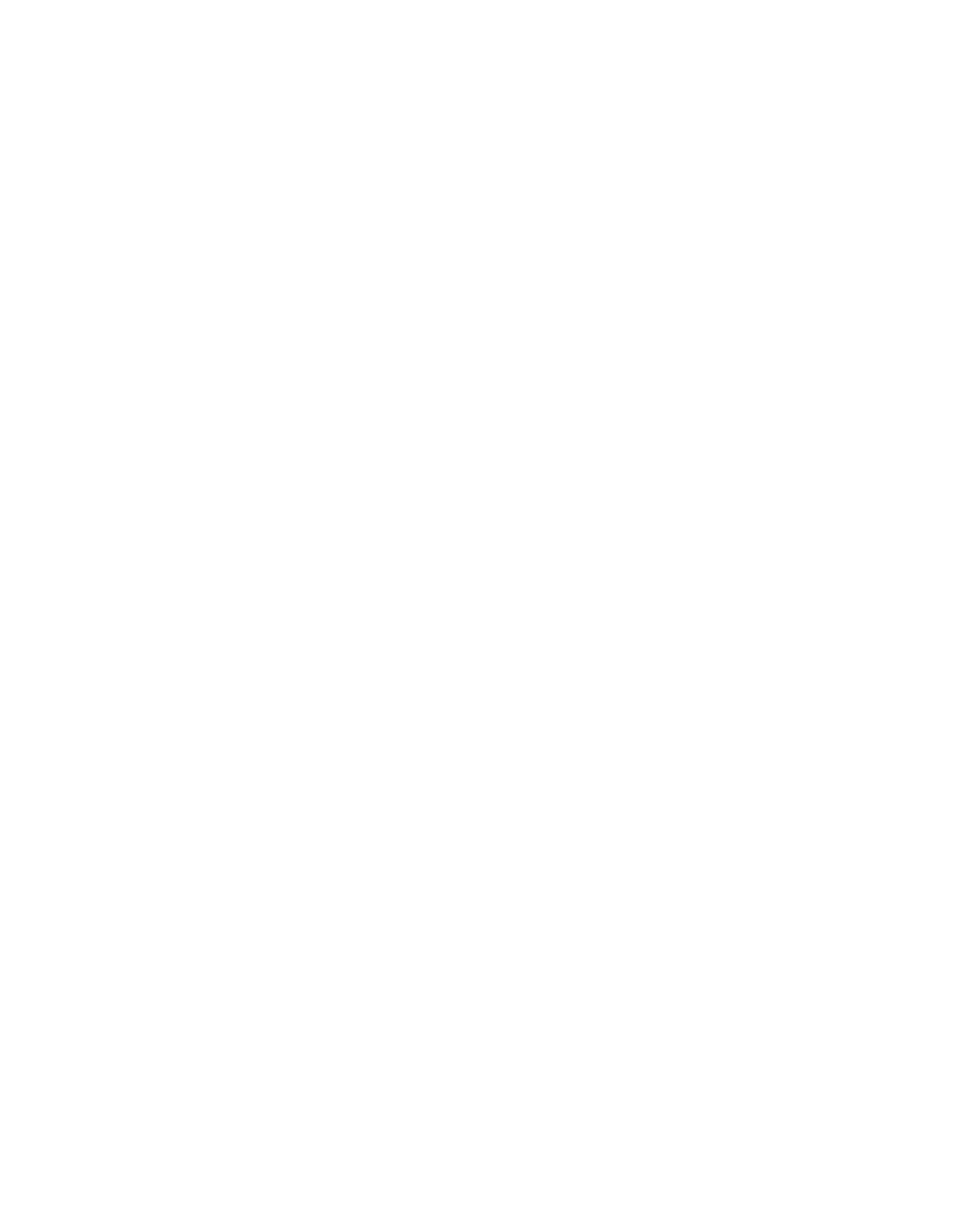## Step Seven: Link the pedagogical narration to the Framework

Take some time to review the Framework's areas of early learning and the goals.

- $\blacktriangleright$  What areas of early learning and what goals does your ordinary moment suggest?
- $\blacktriangleright$  Analyze how children are making meaning in your ordinary moment.

Think about how you can build on that to continue the cycle of learning with your colleagues, the children and their families?

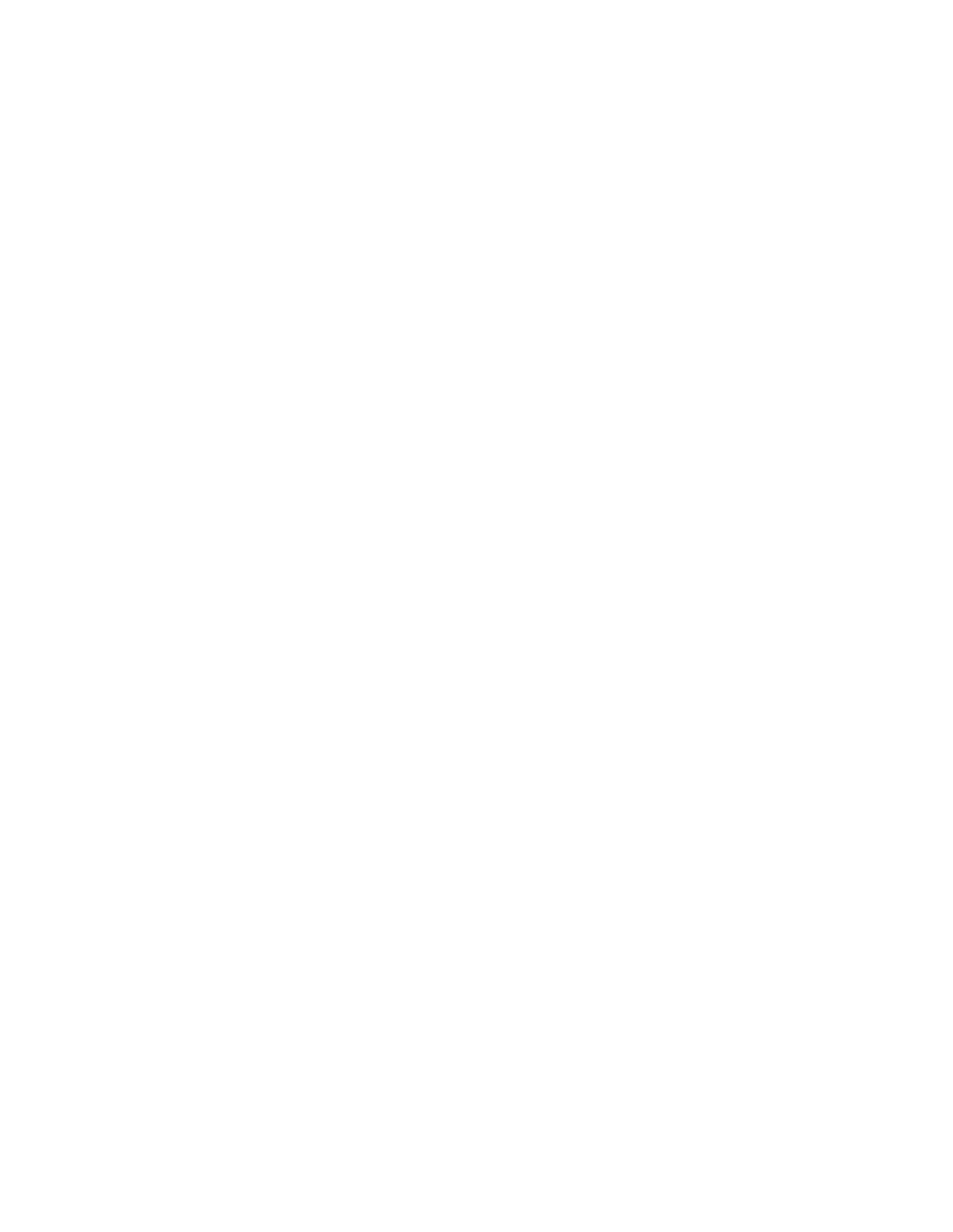## Step Eight: Incorporate Your Learning into the Planning Cycle

Given what you have learned about pedagogical narration, consider how you can use this tool to analyze your practice and incorporate the knowledge into the planning process.

Ask yourself, what am I paying attention to?

- $\blacktriangleright$  Am I providing experiences to children in all areas of early learning and for all early learning goals?
- **▶ Have I reviewed the** *Questions to Consider* **for the early learning goals?**
- $\blacktriangleright$  What areas of early learning do I need to pay more attention to? Which ones have I not worked with?
- $\blacktriangleright$  What goals do I need to pay more attention to? What goals have I not worked with?
- $\blacktriangleright$  How can I use the tool of pedagogical narration to make the children's learning visible to families? To the children?
- $\blacktriangleright$  How can I incorporate this learning into the planning cycle?
- $\blacktriangleright$  What activities can I engage in to change and enrich my practice?

Reflect back to your image of the child

- $\blacktriangleright$  What is my image of the child?
- $\blacktriangleright$  How is the Framework's image of the child reflected in my practice?
- $\blacktriangleright$  What can I do to bring my practice more in line with the Framework's image?
- $\blacktriangleright$  How can I know if this image of the child is evident in my program?
- $\blacktriangleright$  What can I do to continue to critically reflect on my image of the child?

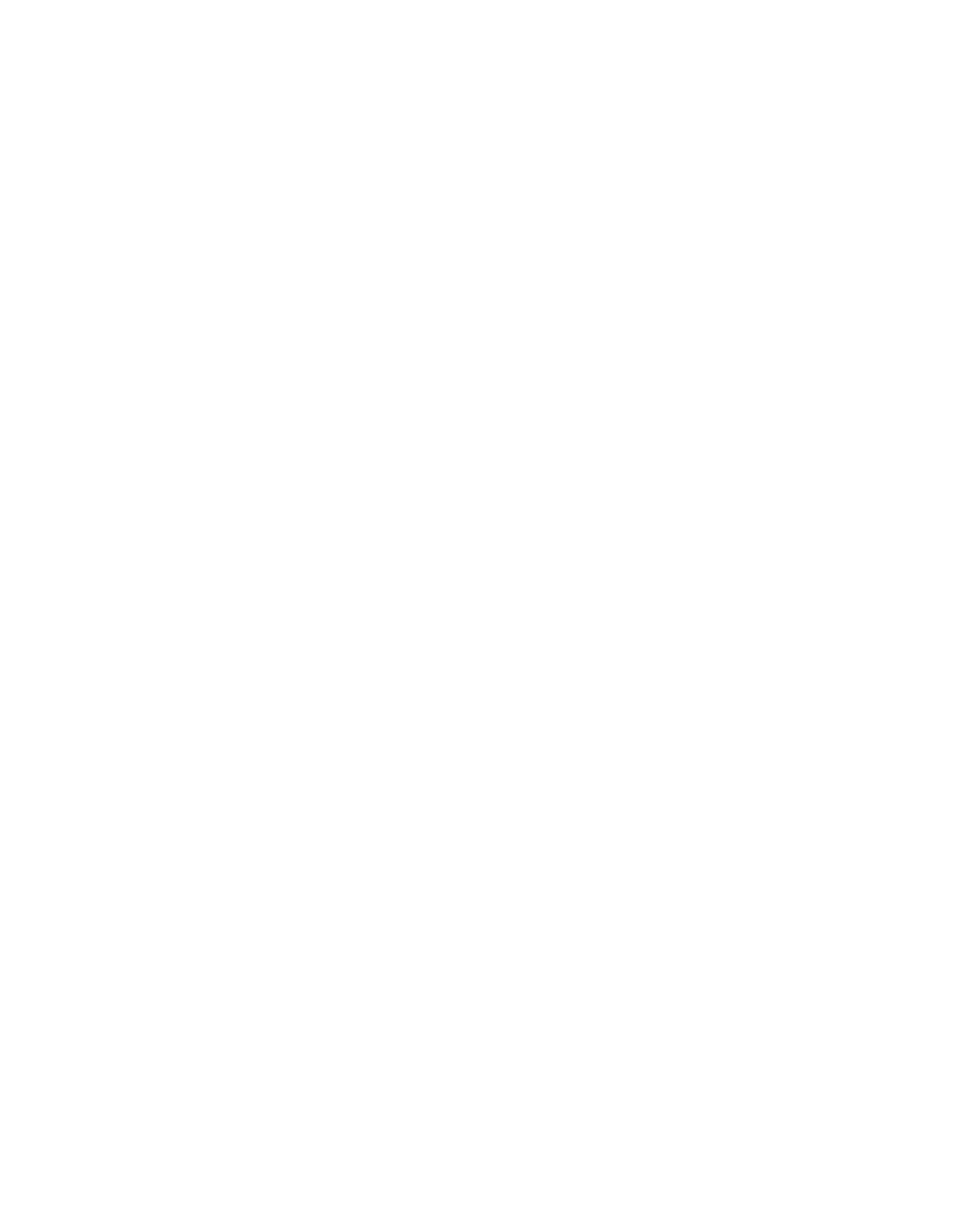## **Part 4** References and Resources

### References

Government of British Columbia. (2007). British Columbia Early Learning Framework. Victoria, BC: Ministry of Education; Ministry of Health; Ministry of Children and Family Development;

Moss, P., & Petrie, P. (2002). *From children's services to children's spaces. Public policy,children and childhood.* New York: RoutledgeFalmer.

### Resources

#### On Images of the Child

Curtis, D. & Carter, M. (2000). *The art of awareness: How observation can transform your teaching.* St. Paul, MN: Redleaf Press. Chapter 3, Observing for children's perspectives, pp. 23-31.

Dalhberg, G., Moss. P., & Pence, A. (1999). *Beyond quality in early childhood education and care: Postmodern perspectives.* New York: Routledge Falmer. See pp. 35-38; 44-52; 99-111.

MacNaughton, G. (2003). *Shaping early childhood: Learners, curriculum and contexts.* Maidenhead, UK: Open University Press. Chapter 3, pp. 40-69, Chapter 4, pp.70-92 and Chapter 5, pp. 93-109.

Pacini-Ketchabaw, V., Berikoff, A., Elliot, E., & Tucker, A. (2007). Antiracism and postcolonialism in early childhood education. *The Early Childhood Educator: The Journal of Early Childhood Educators of British Columbia,* 22(2), 30-33.

Pacini Ketchabaw, V., Kocher, L., Berger, I., Isaac, K., & Mort, J. (Spring, 2007). Thinking differently about 'quality' in British Columbia: Dialogue with the Reggio Emilia early childhood project. *Canadian Children*, 32(1), 4-11.

Rinaldi, C. (September, 2001). A pedagogy of listening: a perspective of listening from Reggio Emilia, Italy. *Children in Scotland*, 1(1), 2-5.

Ryan. S., & Grieshaber, S. (2004). It's more than child development, Critical theories, research, and teaching young children. YC: *Young Children Journal of the National Association for the Education of Young Children*, 59(6), 44-52.

Valentine, M. (2006). The Reggio Emilia approach to early years education. *Learning and Teaching Scotland*, 7-8. Retrieved February 28, 2008, from www.ltscotland.org.uk/earlyyears/images/ReggioAug06\_tcm4- 393250.pdf

#### On Images of the Family

*Building Bridges between Teachers and Families*, (n.d.) M. Carter. (Producer). Seattle, WA: Harvest Resources: 21 minutes video

*Diversity: Contrasting Perspectives* (1999) Magna Productions, Barrington, Illinois: 29 minutes video

MacNaughton, G (2003). *Shaping early childhood: Learners, curriculum and contexts.* Maidenhead, UK: Open University Press. Chapters 11, pp. 247-252; Chapter 12, pp 255-281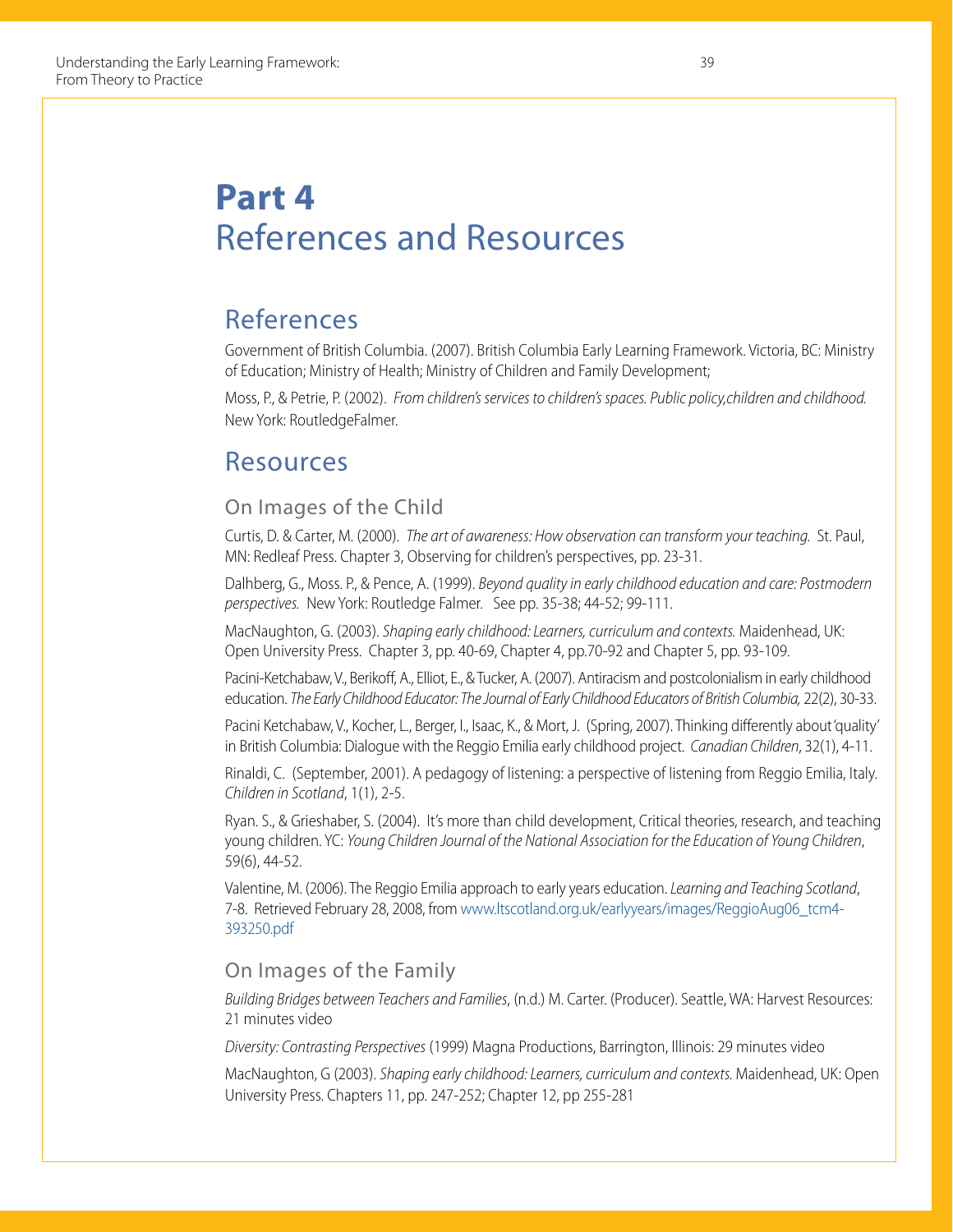#### On Images of the Educator

MacNaughton, G. (2003). *Shaping early childhood: Learners, curriculum and contexts.* Maidenhead, UK: Open University Press. Part 2, Chapters 6-10, pp. 111-243; Chapter 13, pp. 282-301.

#### On Background to Pedagogical Narration

Cadwell, L. B. (2003). Ch. 3: March--Teachers living in collaboration. *The Reggio approach to ECE. Bringing learning to life.* New York: Teachers College, Columbia University.

Curtis, D. & Carter, M. (2000). *The art of awareness: How observation can transform your teaching*. St. Paul, MN: Redleaf Press. Chapter 3, Observing for children's perspectives, Chapters 2-10; Chapters 11-13.

Dahlberg, G. & Moss, P. (2005). *Ethics and politics in early childhood education*. New York: RoutledgeFalmer. Chapter 5, Towards a pedagogy of listening, 97-120.

Dahlberg, G., Moss, P. & Pence, A. (1999). *Beyond quality in early childhood education and care.* London: Falmer Press. Chapter 7, Pedagogical documentation: A practice for reflection and democracy, 144-158.

Project Zero. (2006). What is documentation? *Making learning visible, Understanding, documenting and supporting individual and group learning.* Cambridge, MA: Harvard Graduate School of Education. Retrieved March 11, 2008, from http://www.pz.harvard.edu/mlv/index.cfm?content \_section=4&content\_page\_id=6&section\_page\_level=3

#### New Zealand:

#### http://www.educate.ece.govt.nz/Programmes/KeiTuaotePae.aspx

Kei Tua o te Pae/Assessment for Learning: Early Childhood Exemplars is a best practice resource that will help teachers continue to improve the quality of their teaching. The exemplars consist of a series of books that will help teachers to understand and strengthen children's learning and show how children, parents and whānau can contribute to this assessment and ongoing learning.

Kei Tua o te Pae explores and informs assessment practice in early childhood education. Everyday assessments from a range of early childhood settings have been selected as exemplars to explore important assessment and learning questions. They are not necessarily "exemplary" in the sense of being excellent or perfect, but rather they illustrate a wide range of learning experiences in a range of assessment formats. The exemplars strongly reflect the principles of Te Whāriki and socio-cultural approaches to learning and teaching. The core framework of noticing, recognising, and responding is at the heart of effective assessment and quality teaching practice.

#### Project Zero:

#### http://www.pz.harvard.edu/Research/Research.htm

#### http://www.pz.harvard.edu/Research/MLV.htm

Project Zero is building on 40 years of research to help create communities of reflective, independent learners; to enhance deep understanding within and across disciplines; and to promote critical and creative thinking. Project Zero's mission is to understand and enhance learning, thinking, and creativity in the arts, as well as humanistic and scientific disciplines, at the individual and institutional levels.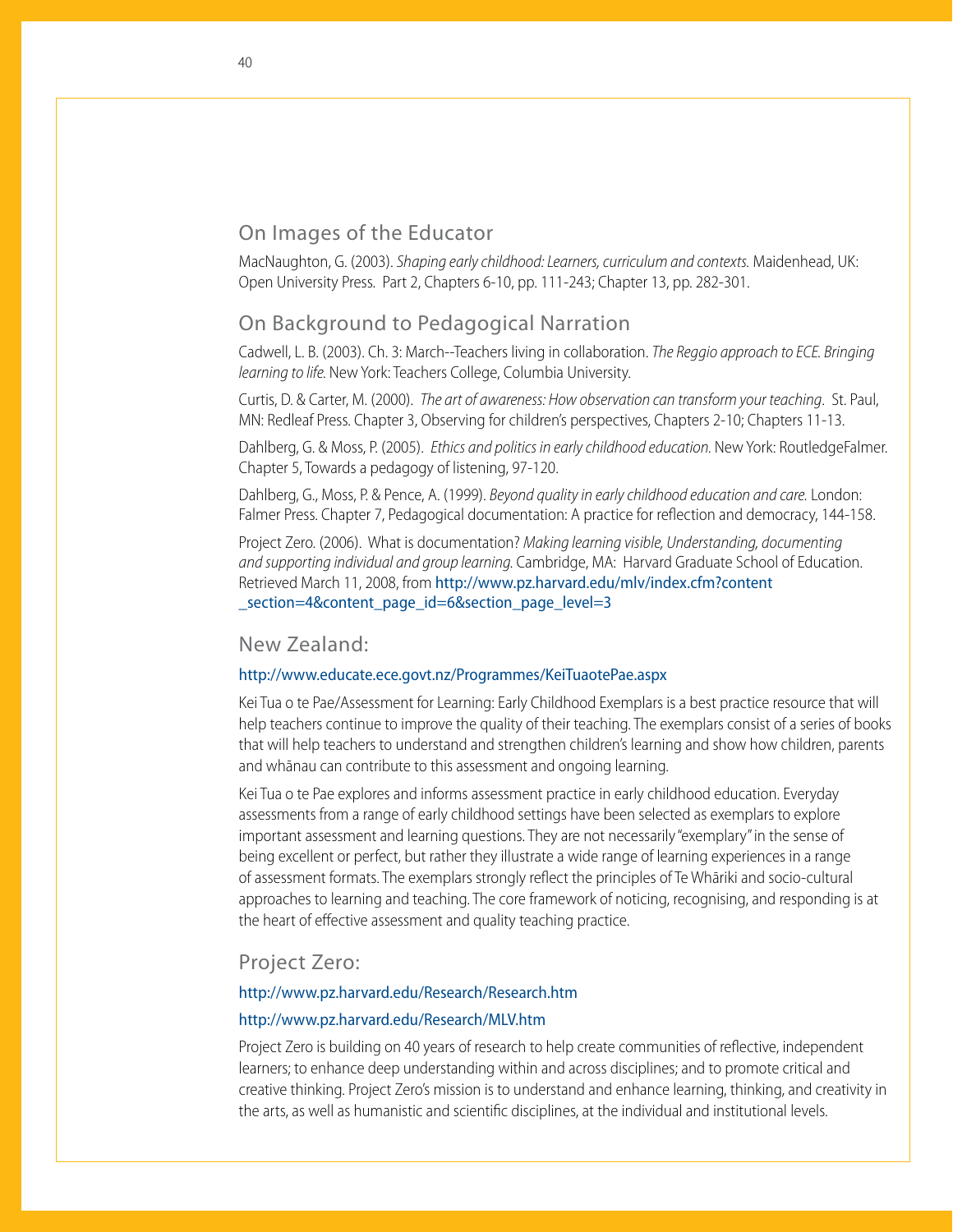The Making Learning Visible (MLV) Project draws attention to the power of the group as a learning environment and documentation as a way for all--students, teachers, parents, administrators, and the community--to see how and what children are learning.

In Phase I of the MLV Project, Project Zero, in collaboration with Reggio Children, explored documentation as a central component of group learning and produced a book, *Making Learning Visible: Children as Individual and Group Learners* (available from Project Zero http://pzweb.harvard.edu/ebookstore/). In Phase II, they explored how ideas and practices related to documenting individual and group learning that are grounded in experiences in the Italian context might enhance preschool, elementary, and middle-school education in the U.S. In Currently, Project Zero is engaged in a new collaboration to facilitate the creation of communities of learners in six charter, pilot, and district public schools in Boston and Cambridge.

#### Reggio Emilia (Italy) Approach

#### http://www.reggioemiliaapproach.net/about.php

The Reggio Emilia approach to education is committed to the creation of a learning environment that will enhance and facilitate children's construction of his or her own powers of thinking through the combination of all the expressive, communicative and cognitive languages.

Reggio Emilia's tradition of community support for families with young children expands on Italy's cultural view of children as the collective responsibility of the state. In Reggio Emilia, the infant/toddler and pre-primary program is a vital part of the community, as reflected in the high level of financial support. Community involvement is also apparent in citizen membership in La Consulta, a school committee that exerts significant influence over local government policy.

#### Saskatchewan:

#### http://www.learning.gov.sk.ca/Default.aspx?DN=ed3dbc16-14d7-4553-87c7-1728a0907416\

*The Early Learning Program Guide* is an important part Saskatchewan's early childhood development initiatives. The Guide affirms the importance of high quality experiences for all Saskatchewan children during their preschool years – three to five years of age.

The *Guide* draws on knowledge gained from early childhood education research, examples from successful practice of early childhood educators and understandings passed on through community culture, values and beliefs.

Young children experience learning through play and exploration in a variety of settings including the home, child care, Prekindergarten, preschool and other early childhood programs. High quality programs engage children and their families in the planning and delivery of a healthy, safe, culturally sensitive and stimulating program that promotes children's abilities and interests. The intention is that all programs will reflect the vision, principles and quality elements described in the Guide; however, children, families, educators and community context will affect how a particular program looks and feels.

The aim of this guide is to promote high quality, age-appropriate, play-based learning experiences for three-, four- and five-year-old children in a variety of settings.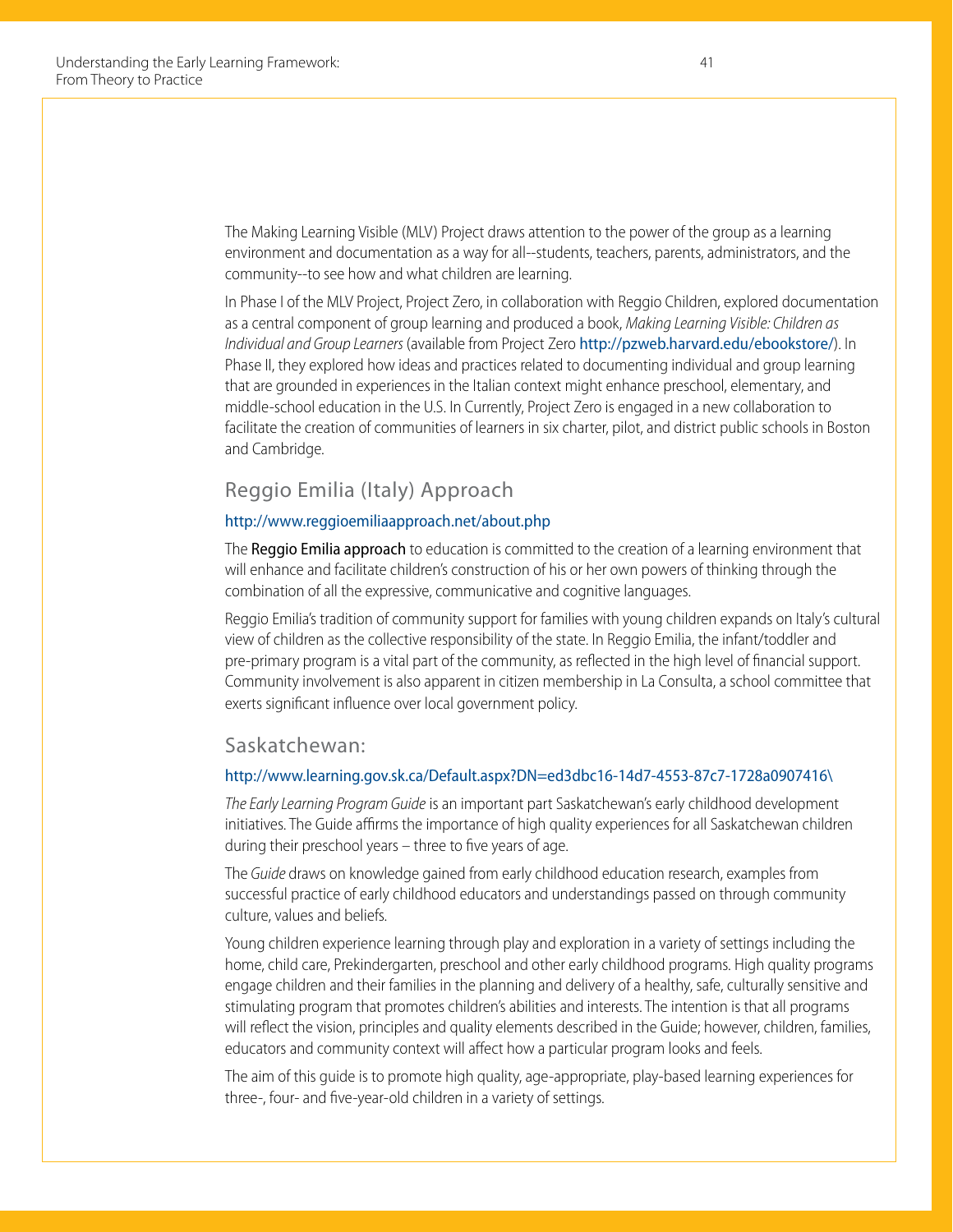#### Videatives:

http://www.videatives.com/index-new.php# <http://www.videatives.com/index-new.php

Videatives, Inc. creates text + digital video clips that support your understanding of young children. These "videatives" will explain how to extend children's thinking during ordinary moments into rich learning encounters and how moments of spontaneous play relate to developmental theory.

Videatives has a digital newsletter, which provides free video clips and e-articles on how children learn, that comes out twice a month. You can sign up for the Videatives newsletter at: http://www.videatives.com/content-new/videatives/videatives\_views/index.php